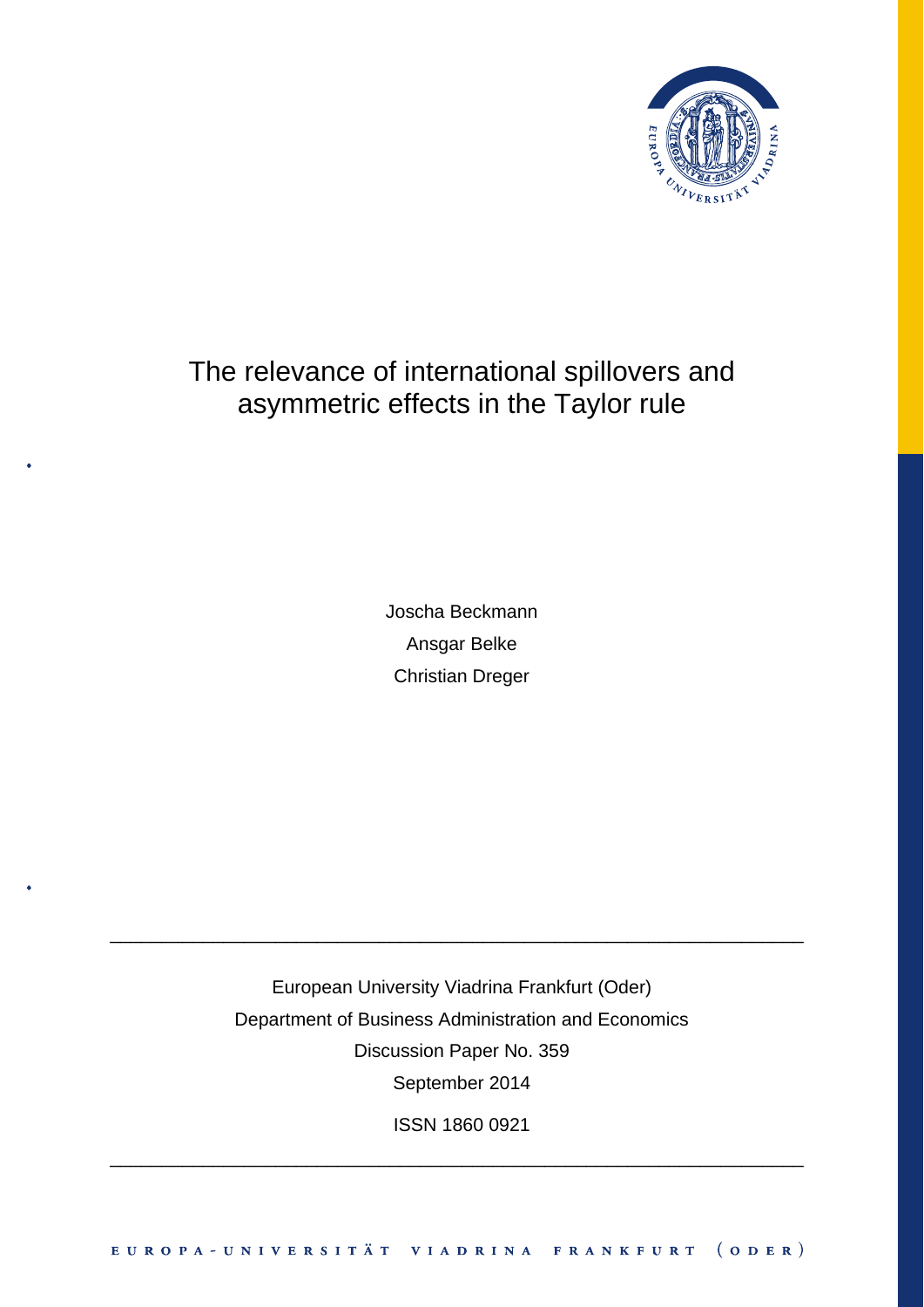# **The relevance of international spillovers and asymmetric effects in the Taylor rule**

by

Joscha Beckmann, Ansgar Belke, Christian Dreger<sup>1</sup>

**Abstract**. Deviations of policy interest rates from the levels implied by the Taylor rule have been persistent before the financial crisis and increased especially after the turn of the century. Compared to the Taylor benchmark, policy rates were often too low. This paper provides evidence that both international spillovers, for instance international dependencies in the interest rate setting of central banks, and nonlinear reaction patterns can offer a more realistic specification of the Taylor rule in the main industrial countries. The inclusion of international spillovers and, even more, nonlinear dynamics improves the explanatory power of standard Taylor reaction functions. Deviations from Taylor rates tend to be smaller and their negative trend can be eliminated.

**JEL-Codes**: E43, F36, C22

**Keywords**: Taylor rule, international spillovers, monetary policy interaction, smooth transition models

<sup>&</sup>lt;sup>1</sup> Belke (Corresponding Author): University of Duisburg-Essen and Centre for European Policy Studies (CEPS Brussels), ansgar.belke@uni-due.de, Beckmann, University of Duisburg-Essen and Kiel Institute for the World Economy. Dreger: German Institute for Economic Research (DIW Berlin). We would like to thank the participants of the 2014 annual conference of the German Economic Association (VfS) in Hamburg for their valuable comments.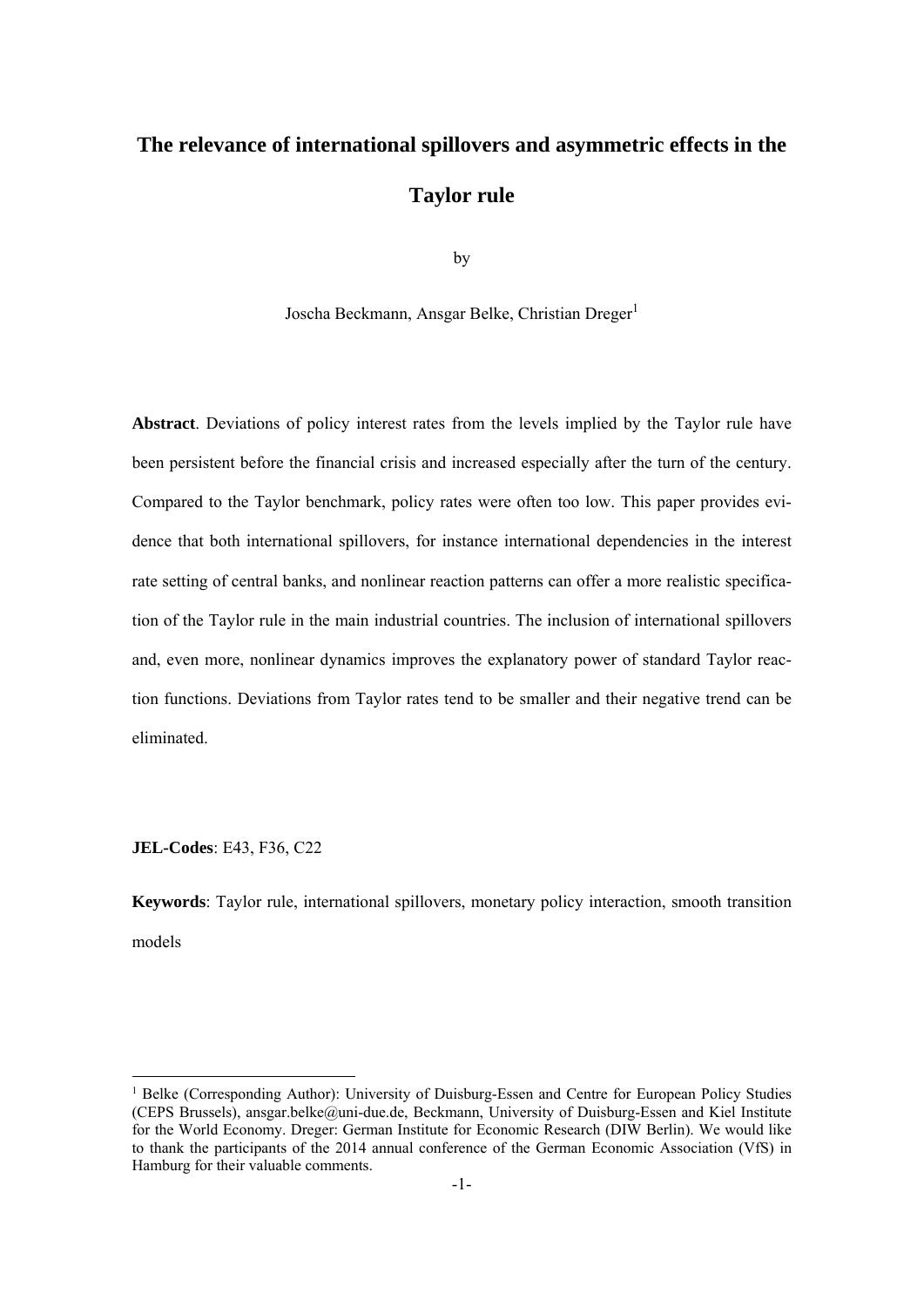#### **1 Introduction**

Since the 1980s central banks switched to policies based on rules, with strong emphasis on price stability. The Taylor rule has become popular to describe the monetary policy stance in both advanced and developing countries (Taylor, 1993). It links policy interest rates to deviations of inflation from its target and real output from its potential. According to the Taylor principle, the central bank should raise the nominal interest rate by more than one percentage point for each one percent increase in inflation. Taylor (1993) emphasized the importance of rule-like behavior on part of central banks as a key framework to ensure time-consistency, monetary transparency, and independence.

While policy rates have been broadly in line with the Taylor rule during the Great Moderation, they have been persistently moving below it in both advanced and developing countries since the turn of the century. The monetary accommodation implied by these deviations has been blamed as a potential factor in the build-up of imbalances in the period before the financial crisis (Kahn, 2010). Therefore, their explanation is of high academic and policy relevance.

A straightforward extension of the traditional Taylor rule is based on the idea of accounting for *international spillovers*. There are several reasons why international linkages have become more important. On the one hand, declining real interest rates may have introduced an upward bias in the Taylor rule, i.e. an overestimation of nominal interest rates implied by the Taylor rate. Capital inflows from emerging markets to the industrial countries might have led to lower real interest rates, as stated by the savings glut hypothesis. In general, the savings glut was in large part a result of policies that emerging market economies put in place when the global economy started to recover from the 2000-01 recession (Bernanke 2005 and  $2007$ )<sup>2</sup>. Underdeveloped financial

 $2$  The argument posits that an excess supply of savings - particularly in Emerging Asian countries - helped to generate a US current account deficit as savings had to flow somewhere. The US was the main destination and – due to its huge and non-fragmented bond market, also a capable recipient of the savings. See also Belke and Gros (2014).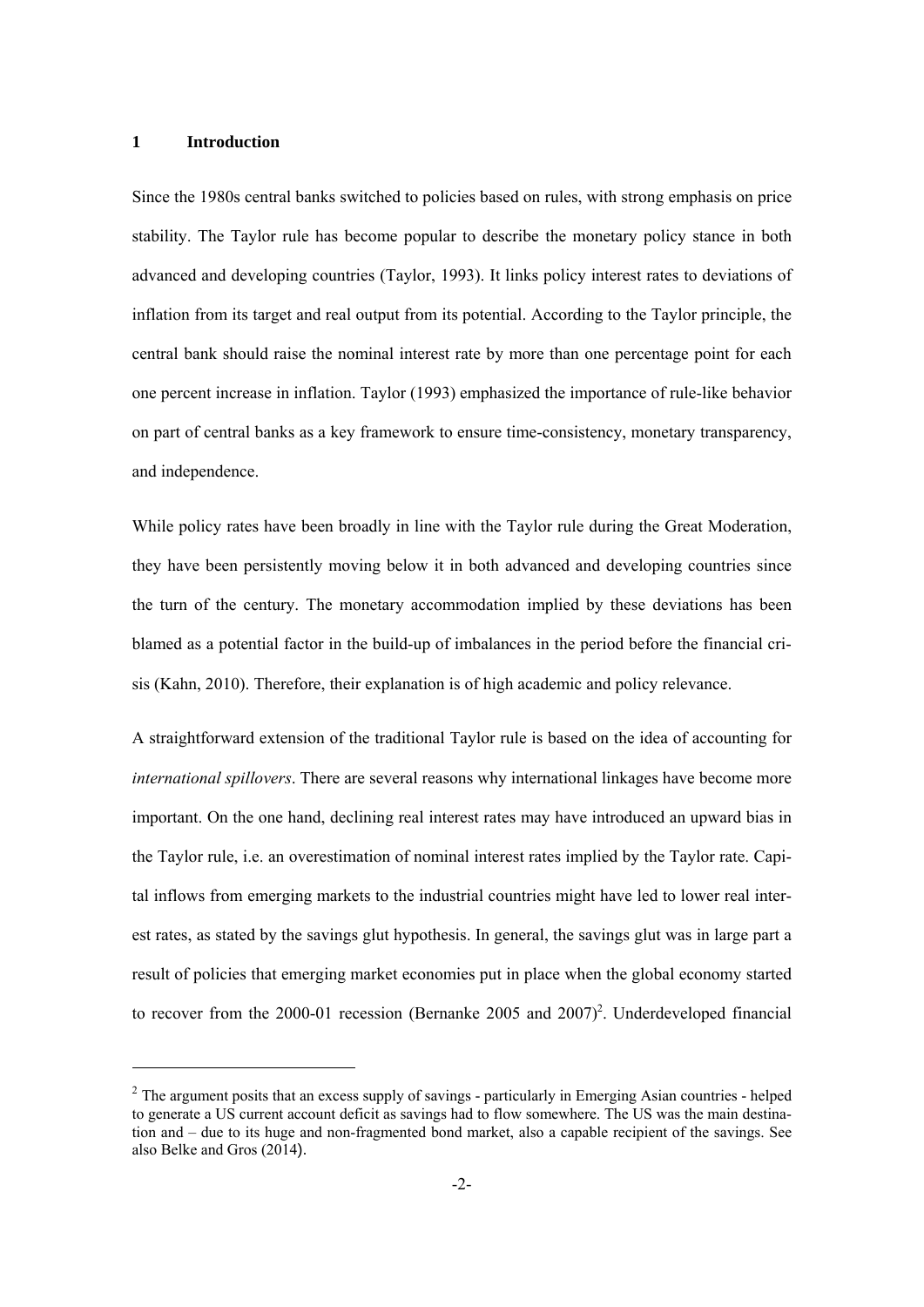markets in the emerging countries restricted the ability of their citizens to borrow against future income and redirected their savings to industrial countries, in particular to the US. Asset shortages triggered a reduction of the equilibrium real interest rates at a global scale (Caballero, Fahri and Gourinchas, 2008). This development might also reflect secular demographic trends in the industrial countries, specifically strong asset demand exerted by the baby boomer generation. A further explanation refers to an increase in the perceived riskiness of capital assets in the wake of asset price booms and busts after the turn of the century. Therefore, *policy interest rates fell below the Taylor rule levels in close synchronization* across countries. For example, Hofmann and Bogdanova (2012) have argued that deviations from the Taylor rule can be best interpreted as a change in the global equilibrium real interest rate.

A further transmission channel for international spillovers stems from the fact that central banks no longer decide on policy rates in an independent way (Taylor, 2013). While interest rates have been set according to national conditions up to the turn of the century, policy reactions have been increasingly affected by the international environment since then. Hence, the deviations might indicate a substantial shift in the monetary policy regime. Among others, Kim (2000) demonstrated that US monetary policy shocks can affect other countries. Belke and Gros (2005) provided evidence that the ECB followed the Fed in their interest rate decisions. In fact, low US interest rates can increase risk taking in other countries, and one option to react is to lower interest rates, see Bruno and Shin (2012). In addition, central banks tend to resist large exchange rate appreciations, and adjust their interest rates according to the behavior of other central banks. Most importantly, the actions of the Federal Reserve Bank have been magnified due to the mimicking responses of other central banks (Gray, 2012). Overall, deviations from a Taylor rule can amplify due to international spillovers (Taylor, 2013).

Deviations can also occur due to *asymmetric behavior* by the central banks. For example, interest rate reaction functions can be different in expansionary and restrictive periods of monetary policy. This distinction may hold independently of an impact of international spillovers. Asym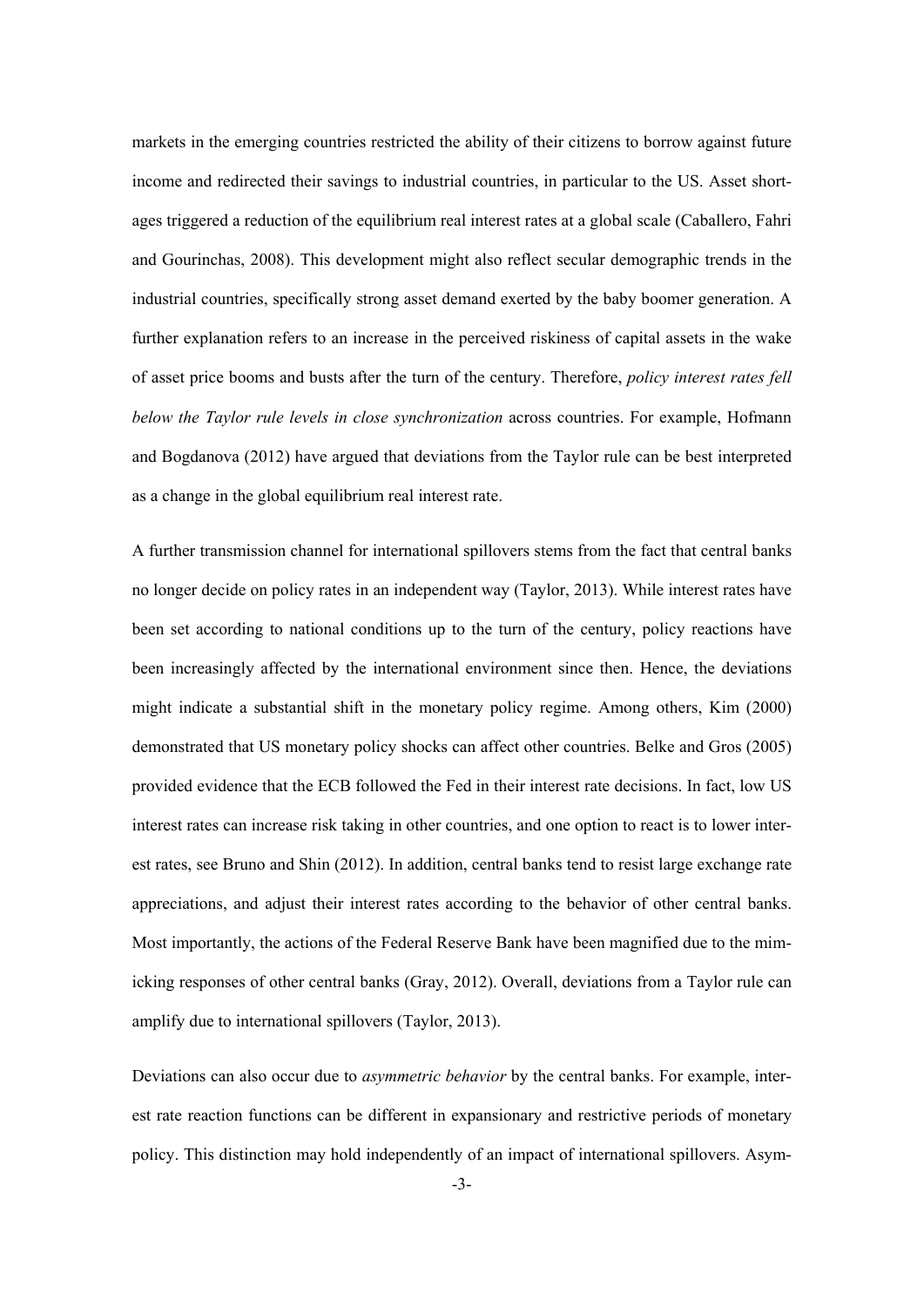metric responses lead to nonlinear Taylor rules as recently proposed by Riedl and Brüggemann (2011), among others. Such explanations might be better able to capture the evolution of policy rates. Expansionary and contractionary monetary decisions might be based on a different set of determinants. In this vein, Alcidi et al. (2009) show that linear Taylor rules fail to detect policy decisions driven by policymakers' judgment while smooth transition models are well-suited to improve linear Taylor reaction functions.

This paper examines the causes for the deviations from the standard Taylor rule by analyzing the *importance of both international spillovers and nonlinearities* for monetary policy decisions in the main industrial countries, i.e. the US, the Euro Area, the UK and Japan. A simple linear benchmark model is chosen as a point of departure and extended step by step. After incorporating international spillovers via foreign interest rates, nonlinear dynamics are examined through a smooth transition approach. Several variables steering the transition between the regimes are considered, such as lagged interest rate changes, the output gap, oil prices and lagged differentials between domestic and foreign interest rates. Our empirical results suggest that both incorporating international spillovers and, even more important, *allowing for nonlinear dynamics* are important to improve the Taylor reaction function to explain actual monetary policy behavior. International spillovers seem to be more important in periods of increasing interest rates, with the exception of the euro area. This appears consistent with recent evidence by the IMF in its spillover reports in the context of the envisaged Fed's exit from unconventional monetary policies (IMF, 2013).

The remainder of the paper is organized as follows. The next section (Section 2) reviews the Taylor rule specification. Section 3 documents the deviations from the linear model and discusses the extension of the Taylor principle by international spillovers. In Section 4 nonlinear specifications are presented. Section 5 holds the empirical results. Finally, Section 6 concludes with some policy implications.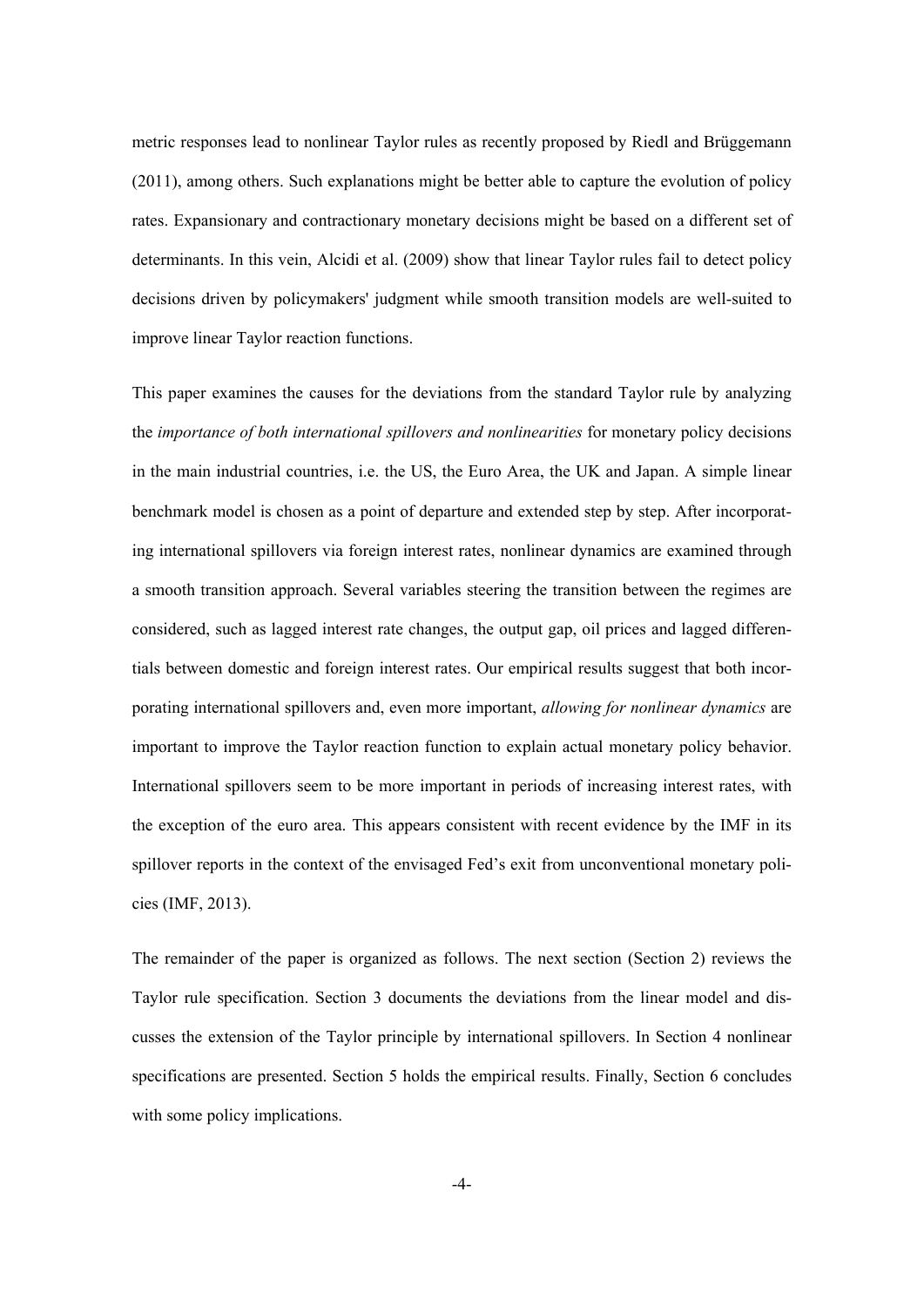#### **2 Deviations from the Taylor rule**

The Taylor rule establishes a linear relationship between the nominal interest rate, inflation and the output gap. In its *standard* form

(1) 
$$
i_t = r^* + \pi^* + \alpha_1(\pi_t - \pi^*) + \alpha_2 y_t + \varepsilon_t
$$

 $\hat{i}$  is the nominal policy determined interest rate,  $r^*$  is the long-run equilibrium real interest rate, *π*\* stands for the central bank's inflation objective, *π* represents the actual inflation rate, and *y* is the output gap, i.e. the deviation of actual and potential output, expressed as a percentage of the latter. The error  $\varepsilon$  fulfills the white noise properties and the index *t* denotes time. The parameters describe how strong the policy interest rate should respond to deviations of inflation from its target and of output from its potential. The Taylor rule implies that central banks aim to stabilize inflation around its target and output around its potential. Positive (negative) deviations of the two variables from the respective levels would be associated with a tightening (loosening) of the monetary policy stance. An inflation reaction coefficient  $(a_1)$  above one ensures that real interest rates respond to inflationary pressures (Taylor, 1993, 1998). In that case an increase in inflation triggers a rise in the real interest rate.

Central banks often prefer to adjust policy rates not instantaneously, but gradually with small, distinct steps in a particular direction. If they partially adjust towards desired levels, *interest rate smoothing* can be incorporated through the inclusion of the lagged policy rate (Judd and Rudebusch, 1998).

(2) 
$$
i_t = \rho i_{t-1} + (1 - \rho)(r^* + \pi^* + \alpha_1(\pi_t - \pi^*) + \alpha_2 y_t) + \varepsilon_t
$$

The higher the weight of the lagged policy rate, the slower is the adjustment to intended interest rate levels<sup>3</sup>. The lagged interest rate could be also seen as a proxy of further determinants of the

<sup>&</sup>lt;sup>3</sup> In contrast, nominal interest rates have been cut aggressively towards the zero lower bound during the global financial crisis to avoid output losses, especially after the Lehman collapse, see Gerlach and Lewis (2011).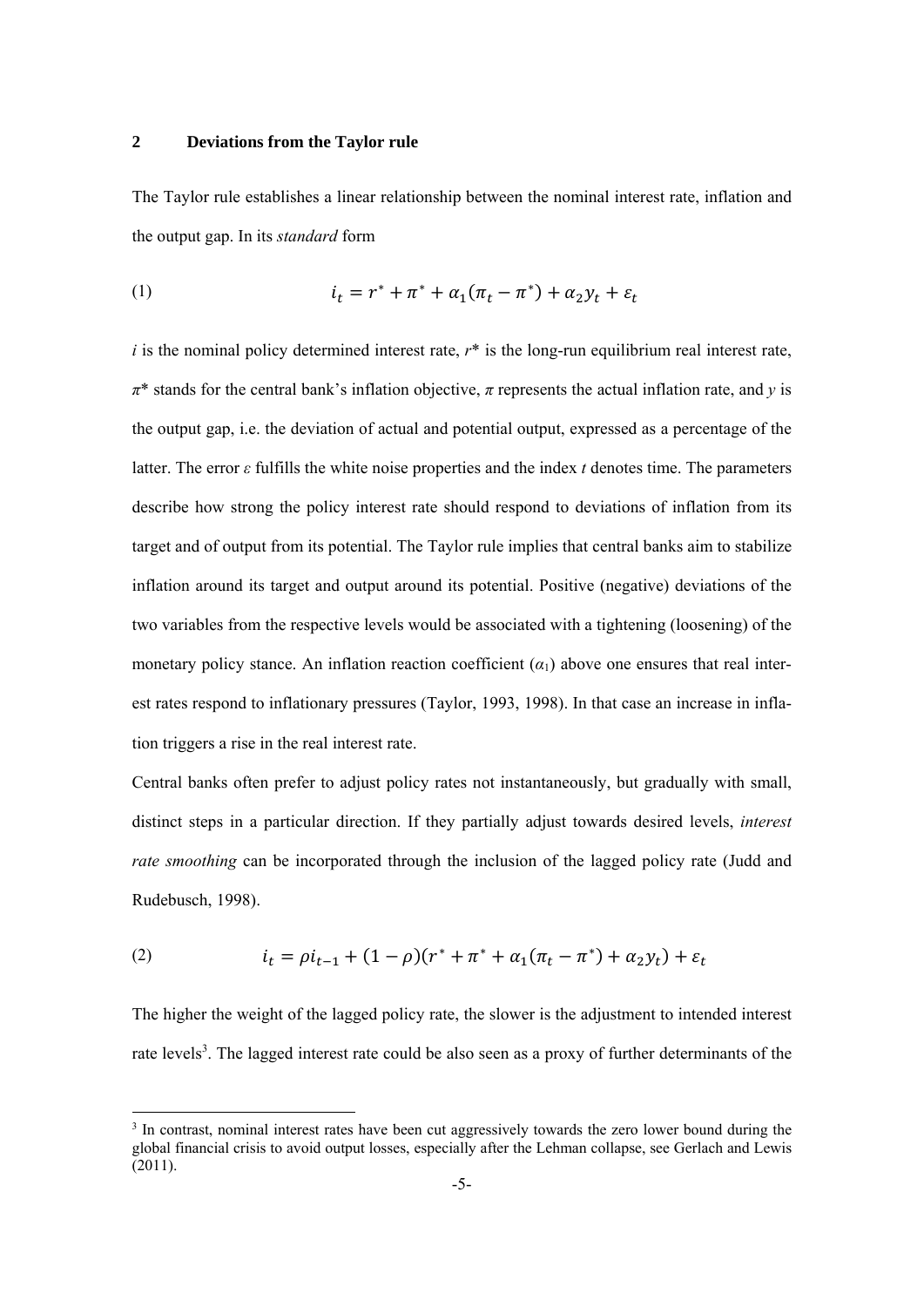policy rate which are less important and therefore excluded from the specification. Equations (1) and (2) are *ex post* specifications of the Taylor rule, i.e. setting of interest rates is conditional to contemporaneous inflation and the output gap. If monetary policy acts with a delay of *k* periods, a forward looking (ex ante) specification

(3) 
$$
i_t = \rho i_{t-1} + (1 - \rho)(r^* + \pi^* + \alpha_1(E_t \pi_{t+k} - \pi^*) + \alpha_2 E_t y_{t+k}) + \varepsilon_t
$$

may be more appropriate, where *E* denotes the rational expectations operator (Clarida, Galí and Gertler, 2000). Nominal interest rates depend on their past levels, the expected deviations of inflation from its target and output from its long run potential. Expectations exploit all information available at time when the prediction is made. Nominal interest rates fluctuate around a constant equilibrium level, the latter defined as the sum of the real interest rate and the inflation target. It should be noted, that the Taylor rule acts as a rule of thumb and leaves out many factors that might be actually relevant for monetary policy, for example, the risk that the policy rate hits the zero lower bound.

Many empirical studies demonstrated that monetary policy of advanced countries can, to a lesser or larger extent, be explained by this kind of reaction function. Despite of the persistence of policy rates, the reaction coefficient of the inflation gap tends to be larger than unity and to exceed the coefficient of the output gap, especially in more recent periods of monetary history. Moreover, forward-looking models seem to fit the actual behavior of central banks slightly better than contemporaneous versions. For example, Orphanides (2001, 2003) used real-time instead of ex-post revised data. As the main interest in the relevance of international spillovers and nonlinearities, a distinction between real time and revised estimates is less important in this paper, as these issues are relevant in both datasets.

Since the turn of the century, however, deviations of actual policy rates from the Taylor rule increased. In particular, actual nominal interest rates fell persistently below the levels implied by the Taylor rule, suggesting a loose stance of monetary policy in the period before the finan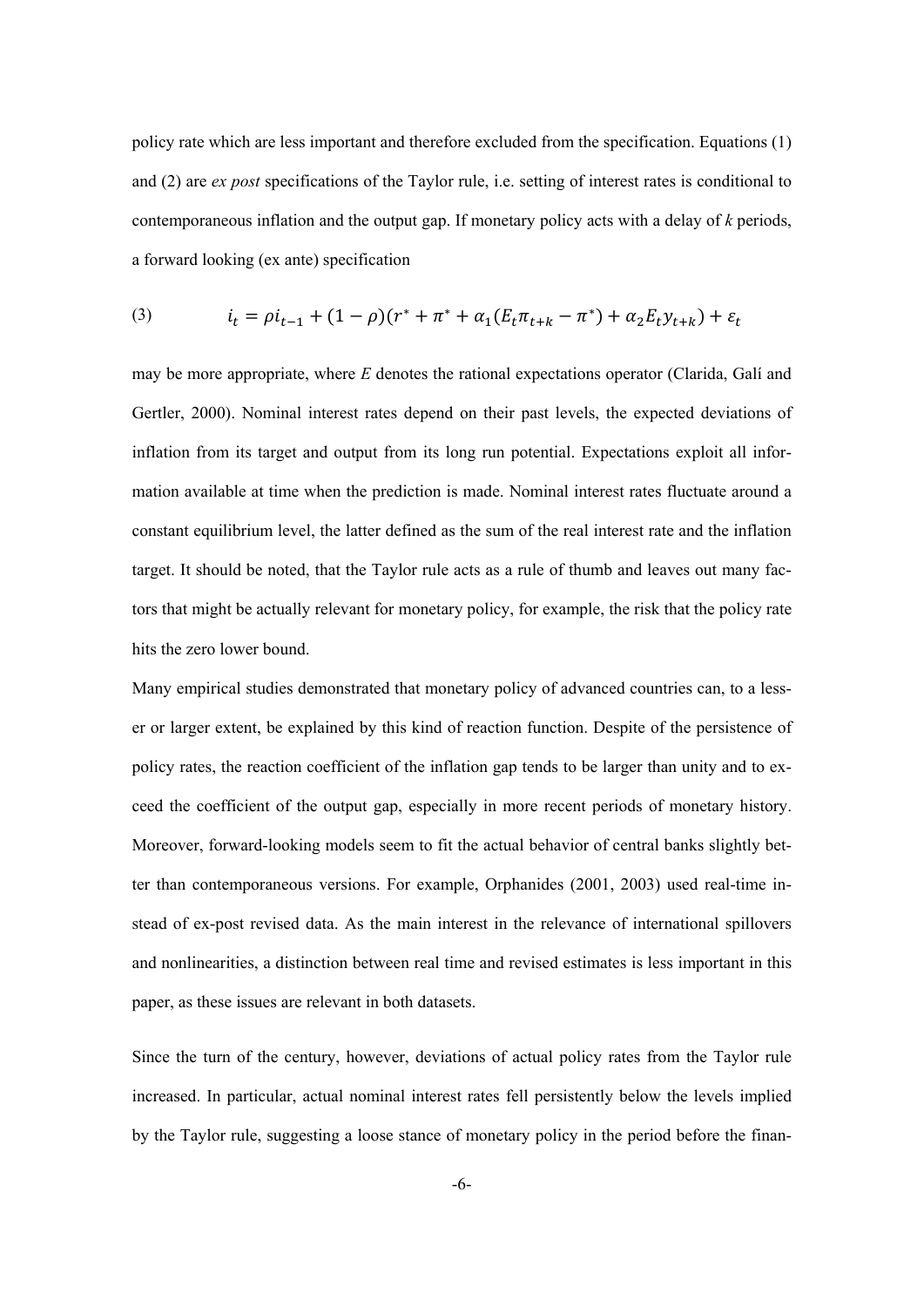cial crisis. According to Clarida (2012), the differences turn out to be slightly smaller if ex ante rates are considered. But the deviations might have also been caused by the omission of explanatory factors, such as international spillovers and asymmetric policy responses (Taylor, 2013). Note in this context that an exclusion of relevant variables might erroneously be interpreted as a change in the reaction coefficients with regard to the other variables, i.e. inflation and the output gap. Hence, we have to look at international spillovers and non-linearities.

#### **3 Linear specifications of Taylor rules**

Quarterly data are obtained from the OECD Main Economic indicators and cover the 1982:1 to 2008:4 period. In contrast to, for instance, Belke and Klose (2013), our main aim is to consider the period of conventional monetary policy, as in Taylor (2013). The starting point of our analysis is motivated by the end of the so-called pseudo monetarism policy of the Fed (Timberlake, 1993). As said, we exclude the developments during the recent financial crisis as the main interest is in the deviations from the rule prior to the crisis. Three months interbank interest rates are used. Inflation is measured as the percentage of the quarter-on-quarter change of prices inflation, i.e.  $100^* \log(p_v/p_{t-1})$ , where *p* denotes the consumer price index. Potential output is obtained by the HP Filter (lambda = 1600) applied to real GDP. The output gap is then determined by the difference between actual and potential GDP, expressed as a percentage of the latter. An output gap beyond (below) 100 percent thus indicates excess (under-) utilization of capacity.

The analysis is conducted for the US, the euro area, the UK and Japan. As official euro area series are not available before 1999, German data is used instead in the previous period and the series is in the following denoted as "euro area" data. See also von Hagen and Fratianni (1990) for this strategy. As a starting point, the linear Taylor rule is estimated via OLS and taken as a benchmark. To account for partial adjustment and serial correlation, the first two lagged interest changes are also included (Table 1).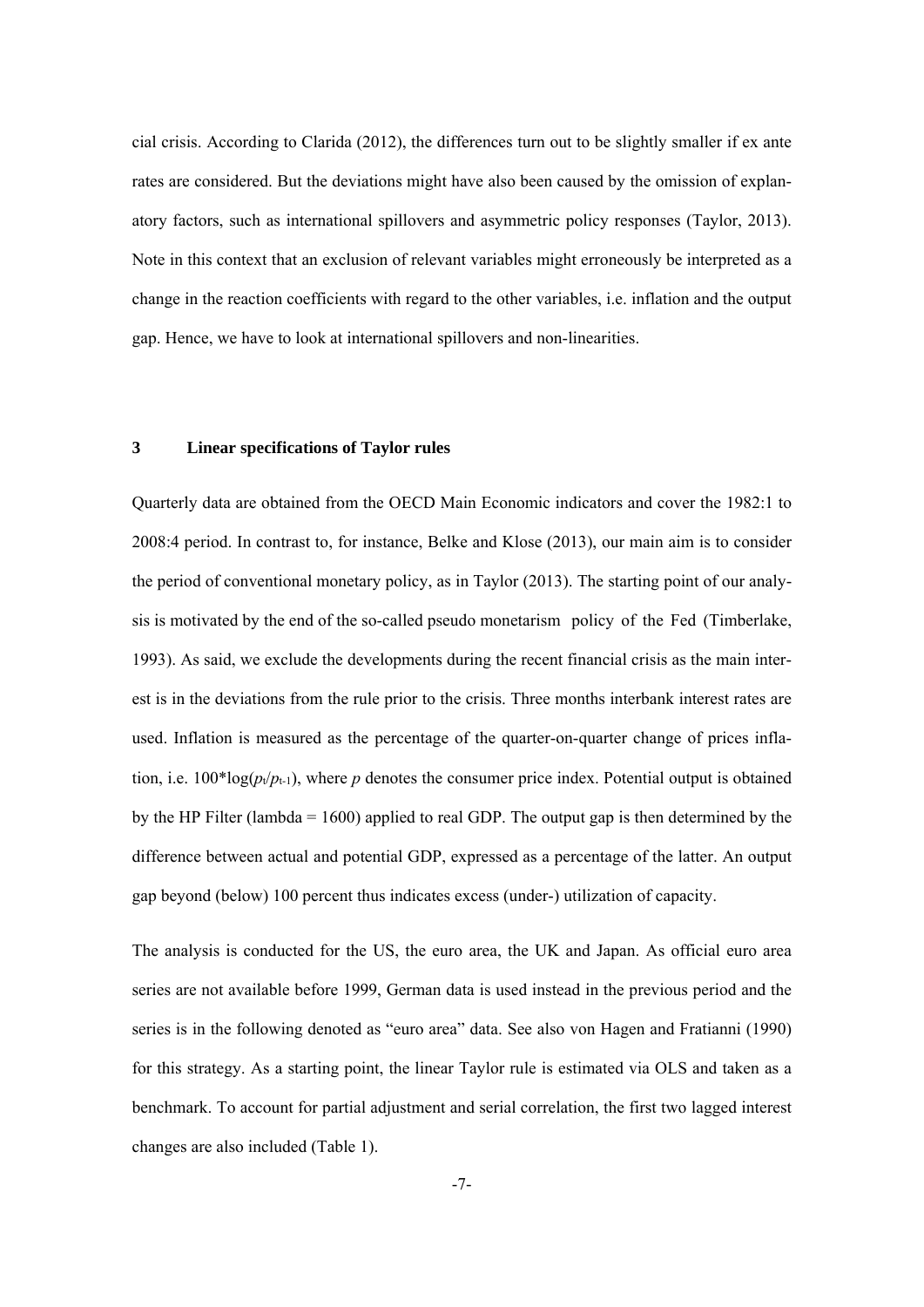#### *Table 1 and Figure 1 about here*

The estimated coefficients are in line with theoretical predictions. Nonetheless, the output gap coefficient can be frequently considered as insignificant because of high standard errors. The inspection of the deviations from the respective country-specific rules shows that the Taylor principle is a reasonable approximation of monetary policy until the turn of the century, more or less (Figure 1). Outliers during the 1990s might be explained by particular events such as the start of the deflationary period in Japan. However, the limitations of the standard model became more pronounced since then. Therefore, explicitly taking into account international spillovers and asymmetric adjustment of central banks might be envisaged to capture monetary policy behavior.

To control for international spillovers, we extend the Taylor reaction function by adding the foreign interest rate. The latter is proxied by the US rate for the euro area, the UK and Japan. For the US, we employ a linear combination of interest rates in the euro area, UK and Japan. The weights used for this purpose reflect the relevance of the respective currencies in the international reserves held by the US. It should be noted that the evidence exhibited in Table 2 is robust to this choice<sup>4</sup>.

#### *Table 2 and Figure 2 about here*

Compared to the standard model, the coefficients of inflation and output are largely unchanged except for the euro area where the output gap becomes significant, although with a wrong sign. The foreign interest rate is highly relevant for each economy, except of the US where the coefficient is significant but of small size. Hence, the US monetary policy might matter for other countries, but not vice versa. The deviations from the rule displayed in Figure 2 have declined, but they are still pronounced even in the extended model. Hence, the inclusion of international

<sup>4</sup> Detailed results are available from the authors upon request.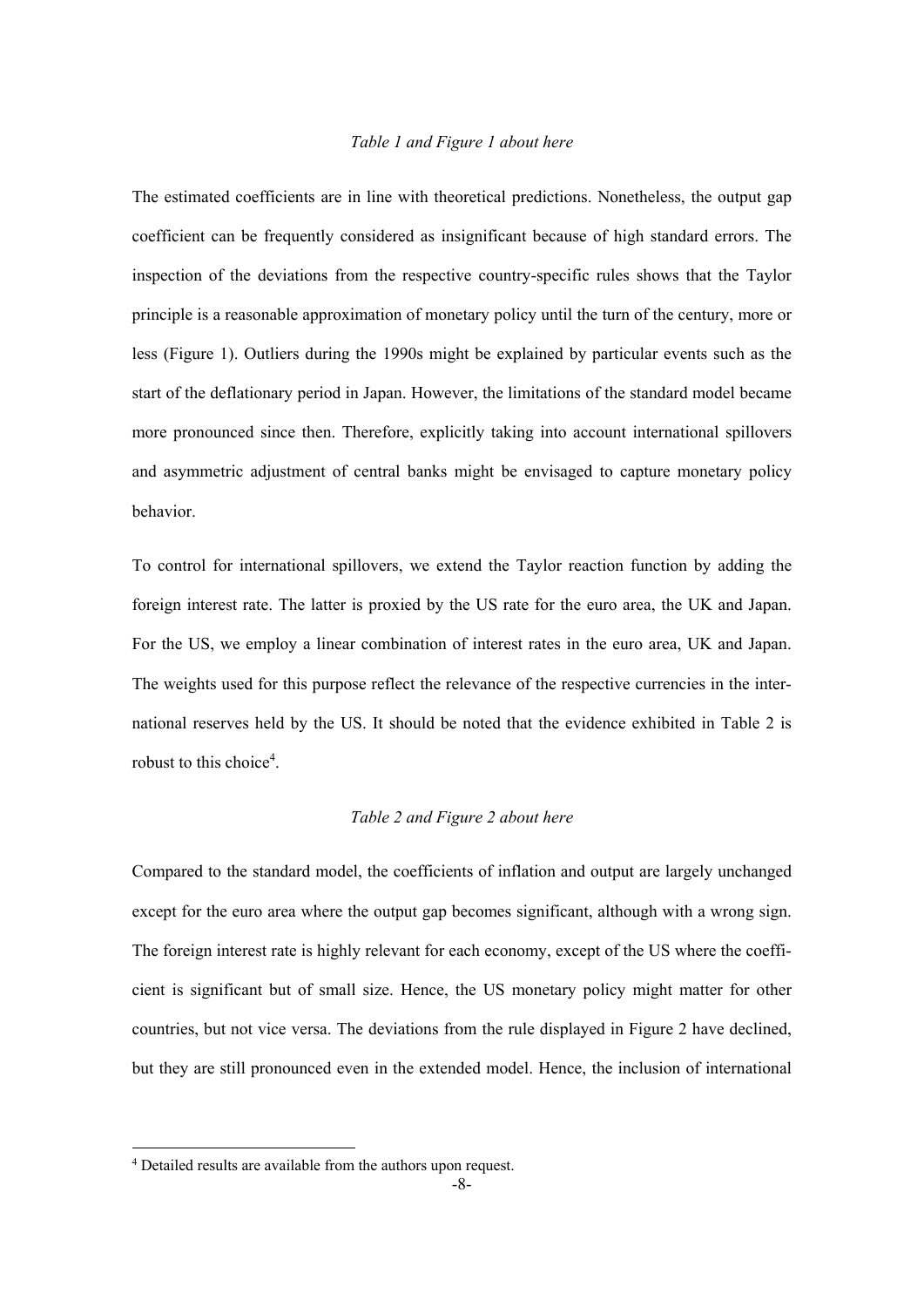spillovers is not sufficient to solve the puzzle. Therefore, nonlinear dynamics are considered as a further improvement.

#### **4 Nonlinear specifications of Taylor rules**

#### **4.1 Exponential and logistic smooth transition models**

Smooth regression models suggested by Teräsvirta (1994, 1998) provide a convenient framework to capture nonlinear dynamics in the Taylor reaction function, see Alcidi et al (2009) and Brüggemann and Riedel (2012). Compared to specifications with discrete structural breaks, these models allow for gradual change between two regimes. In the extended Taylor rule specification

(4) 
$$
i_{t} = [\alpha_1 + \beta_1(y_t) + \beta_2(\pi_t - \pi_t^*) + \beta_3(i_{t-1}^*)] + [\beta_1'(y_t) + \beta_2'(\pi_t - \pi_t^*) + \beta_3'(i_{t-1}^*)]F(z_t, \gamma, c) + u_{t+k},
$$

 $F(z_t, \gamma, c)$  is a transition function which ascertains the speed of adjustment between the regimes and can have either a logistic or an exponential shape. The coefficients  $\alpha_1$  and  $\beta_i$  correspond to the lower regime, and  $(\alpha_1 + \alpha_1)$  and  $(\beta_i + \beta_i')$  to the upper regime (van Dijk et al., 2002). An exponential and a logistic transition function are close substitutes and relate to distinct patterns of nonlinearity. A logistic transition allows for different parameters above and below a threshold, while an exponential transition accounts for a distinction between small and large deviations from a threshold. The choice between the alternatives can be made according to economic arguments. For example, if the aim is to distinguish between regimes of increasing and decreasing interest rates, a logistic transition could be adopted. Brüggemann and Riedl (2011) and Alcidi et al. (2009) have provided evidence that the logistic smooth transition approach is a viable alternative to linear monetary policy reaction functions. However, exponential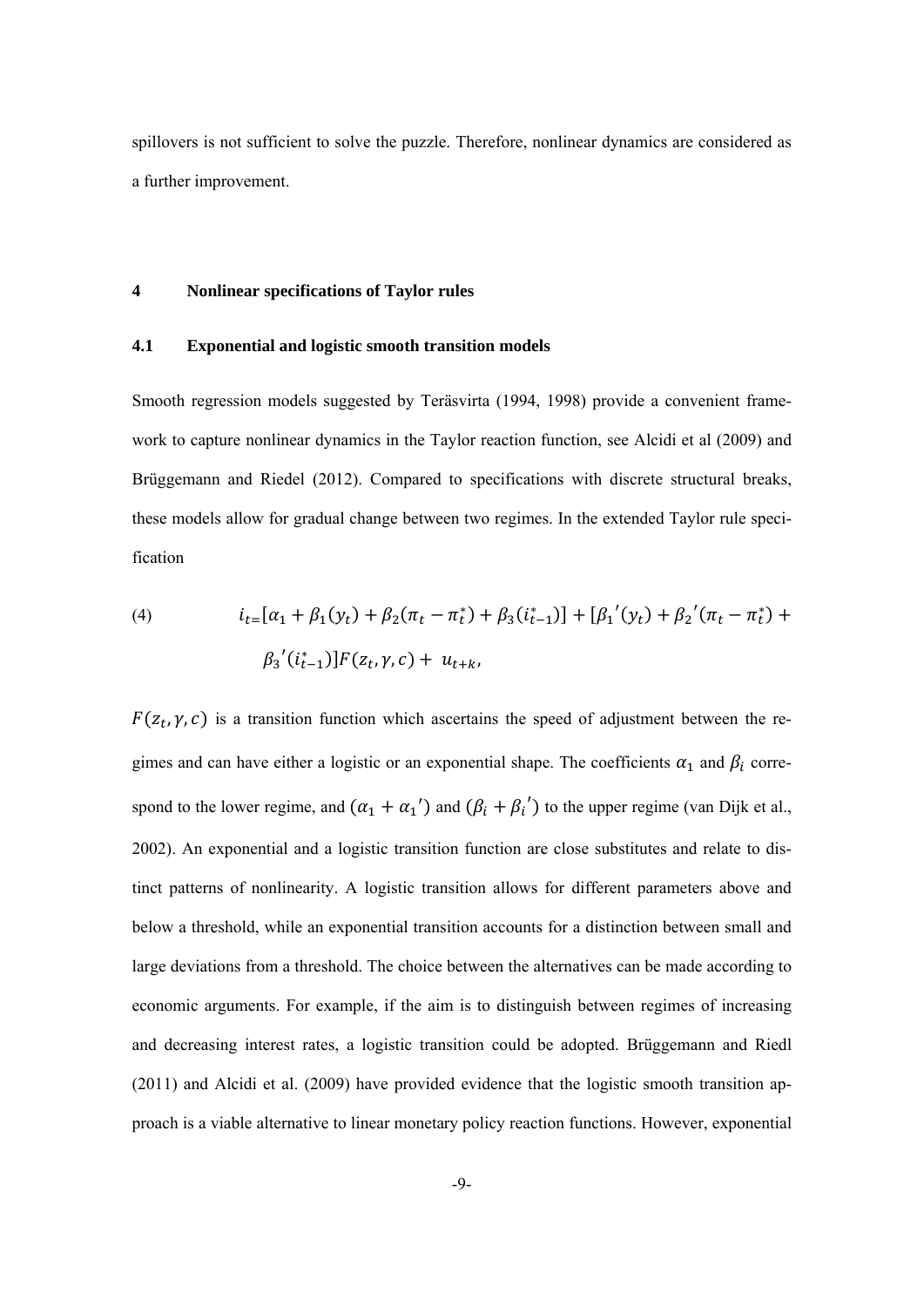specifications might be preferred if the transition between the regimes relies on some kind of interest rate differential.

To explain the underlying dynamics, consider the case where  $F(z_t, \gamma, c)$  is a continuous *logistic* transition function bounded between 0 and 1:

(5) 
$$
F(z_t, \gamma, c) = [1 + \exp(-\gamma(z_t - c)/\sigma_{zt})]^{-1} \text{ with } \gamma > 0.
$$

It implies that the lower (upper) regime is associated with negative (positive) values of the transition variable  $z_t$  relative to the location parameter  $c$ . The logistic function rises monotonically from 0 to 1 as the transition variable increases, i.e.  $F(z_t, \gamma, c) \rightarrow 0$  as  $z_t \rightarrow -\infty$  and  $F(z_t, \gamma, c) \rightarrow 1$  as  $z_t \rightarrow +\infty$ , while it is equal to 0.5 if  $z_t = c$ . The location parameter can be interpreted as a threshold dividing equation (4) into three different extreme regimes corresponding to  $\lim_{z_t \to -\infty} F(z_t, \gamma, c)$ ,  $\lim_{z_t \to +\infty} F(z_t, \gamma, c)$  and  $z_t = c$ . In the case of  $z_t = c$ , equation (4) reduces to the linear model (3), where  $\alpha = \alpha_1 + 0.5\alpha_2$  and  $\beta = \beta_i + 0.5\beta_i'$ . Moreover, the smoothness parameter  $\gamma$  controls the speed of transition between the extreme regimes (Baillie and Kilic, 2006).

The second possibility we consider for some specifications corresponds to  $F(z_t, \gamma, c)$  as a bounded continuous *exponential* transition function which lies between 0 and 1 and thus has the following functional form:

$$
F(z_t, \gamma, c) = 1 - \exp(-\gamma(z_t - c)^2/\sigma_{zt}) \text{ with } \gamma > 0
$$
\n
$$
(6)
$$

where  $z_t$  indicates the transition variable,  $\sigma_{zt}$  represents its standard deviation,  $\gamma$  denotes a slope parameter and  $c$  is a location parameter. The transition function given by Equation (6) is symmetrically U-shaped as  $F(z_t, \gamma, c) \to 1$  for  $z_t \to \pm \infty$  and  $F(z_t, \gamma, c) \to 0$  for  $z_t = c$ . Hence, the adjustment for deviations of the transition variable  $z_t$  above and below  $c$ , which can be interpreted as a threshold value, is symmetric, as opposed to the logistic case mentioned below. The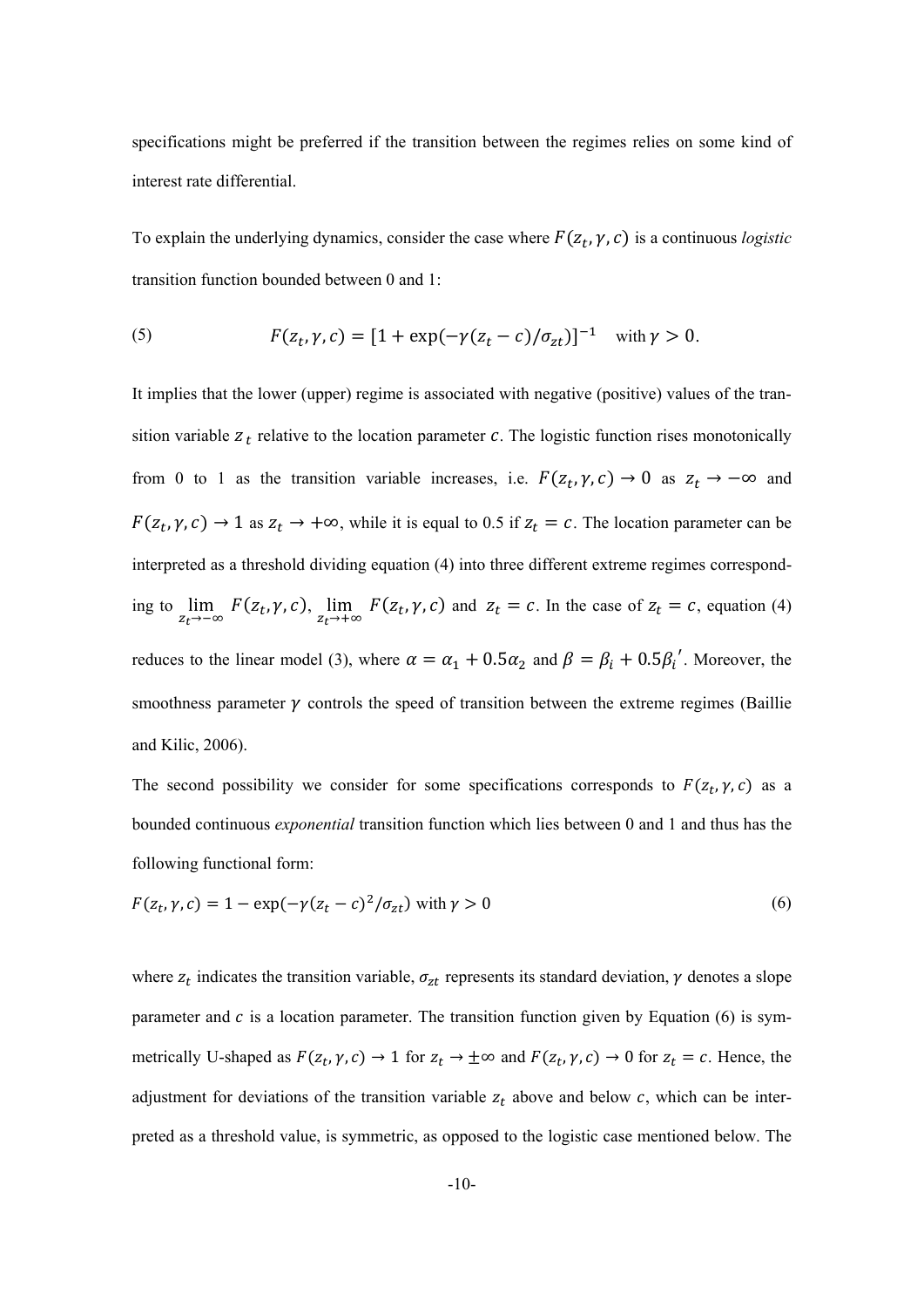slope parameter  $\gamma$  determines the speed of the transition between the extreme regimes, with lower absolute values implying slower transition.

### **4.2 Choice of the transition variable**

By modelling the dynamics in a nonlinear form, transition variables need to be specified in advance. As the results might depend on this selection, different transition variables should be considered to assess the robustness of the results. A straightforward choice is the *lagged change of the interest rate* compared to the threshold *c* which is restricted to be zero. In this case, the different regimes correspond to periods of declining or rising interest rates, i.e. to different stances of the business cycle and/or different stances of monetary policy (negative change for expansionary and positive change for contractionary policy). As an alternative, the lagged *output gap* is selected to control for the possibility that monetary policy might be influenced by different phases of the business cycle. To account for potential determinants related to international spillovers due to, for example, the uncovered interest rate parity, the *lagged differential between the domestic and the foreign interest rate* is considered. In this case we take into account that central banks (such as the ECB most recently) may be interested in exchange rate stabilization by setting their policy rates. Finally, lagged *oil price changes* might – according to the savings glut hypothesis - steer the transition between the regimes (Belke and Gros, 2014). Revenues of oil exporters increase in case of rising oil prices. The recycling of petrodollars by purchases of US Bonds might drive US and worldwide interest rates down, resulting in international monetary policy coordination.<sup>5</sup> To assess the robustness of the results, we consider all choices of transition variables in the analysis.

<sup>&</sup>lt;sup>5</sup> Lagged transition variables are preferred. In case of contemporary values the central bank would not be able to react to, for instance, change in oil prices in the same period.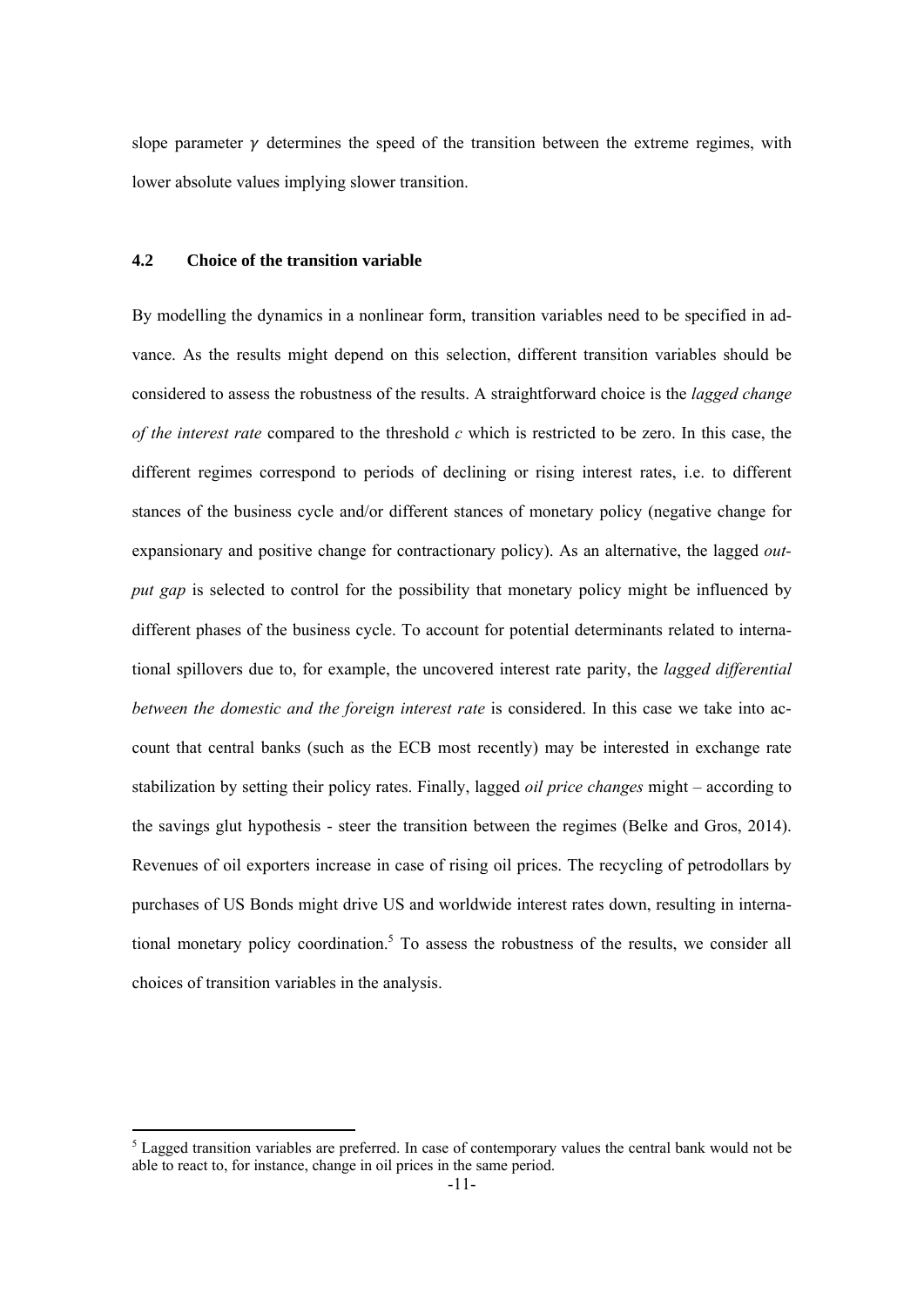#### **5 Empirical results**

To establish the presence of nonlinear effects in the Taylor rule we conduct a Lagrange multiplier test (Luukonen et al, 1988). Under the null hypothesis a linear model is assumed. If the linear specification in terms of the transition variable

(6) 
$$
\Delta i_{t+k} = \varphi_0 + \varphi_1(c_t) + \varphi_2(c_t)z_t + \varphi_3(c_t)z_t^2 + \varphi_4(c_t)z_t^3 + \epsilon_{t+k}
$$

is valid, the coefficients  $\varphi_i$  should be equal to 0 for *i*=2,3,4. Linearity is rejected if at least  $\varphi_i$  is different from 0 implying that the higher order terms are significant. The test statistic is distributed as Chi-squared with 3 degrees of freedom. Our findings for the two Taylor-rule specifications, excluding or including foreign interest rates, are shown in Tables 3 and 4.

### Tables 3 and 4 about here

The *linear* specifications are *rejected* if lagged interest rate changes, the interest rate differential and oil price changes are chosen as transition variables. Note that these results are obtained for both specifications in most of the cases. Hence, spillovers are relevant. Since nonlinear effects are, however, less visible for the output gap if the foreign interest rate is included (Table 4), the output gap is no longer considered as a potential transition variable from this point. We have gained substantial evidence of non-linearity, because linearity has been rejected. The true transition variable is not known; the output gap is, however, not suitable for that. Nonlinear effects are important to explain monetary policy behavior for all economies.

The nonlinear findings for the three transition variables (the lagged change of the interest rate, the lagged differential between the domestic and the foreign interest rate, and the lagged oil price changes) are reported in Tables 5 to 7. They are based on nonlinear least squares (NLS). Note that we pre-select a logistic transition function for each transition variable except for the interest rate differential where an exponential function can be more appropriate. With bigger interest rate differentials influence carry trades and Japan's interest differential has been nega-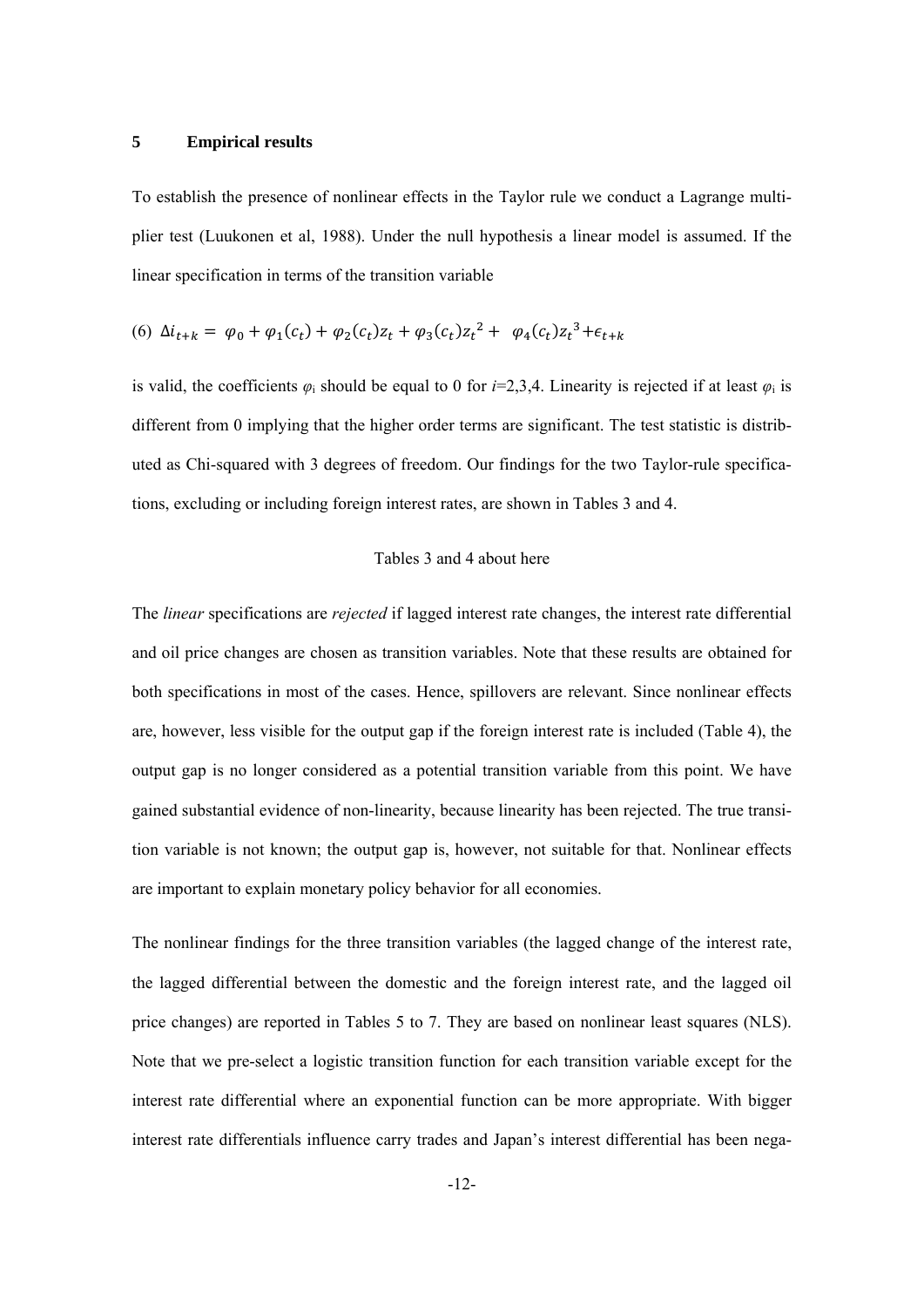tive since the 90s.<sup>6</sup> In line with the results from the nonlinearity tests, the Taylor coefficients frequently differ between the regimes. Overall, Figure 3 reveals that the inclusion of international spillovers and, even more, nonlinear dynamics improves the explanatory power of the standard Taylor reaction function. This can be inferred from smaller deviations of the interest rates from the Taylor levels. In comparison both Figures 1 and 2 seem to include a negative trend that can be eliminated by taking nonlinearities into account.

## *Tables 5 to 7 and Figure 3 about here*

We now elaborate on the results for the different specifications with respect to the choice of the transition variable. We start with the case of lagged *interest rate changes as the transition variable* (case 1). The first regime corresponds to decreasing interest rates while the second corresponds to increasing interest rates. In the first regime, the output gap is positively signed for the US and the UK (coefficient  $\beta_1$  in Table 5, 3rd column).<sup>7</sup> While the output gap is not significant for Japan, a negative impact of this variable is found for the euro area, which is striking. The inflation coefficient  $\beta_2$  turns out to be significant and positive for the UK, the euro area and Japan, but insignificant for the US (Table 5,  $5<sup>th</sup>$  column). The coefficient  $\beta_3$  of the lagged foreign interest rate is estimated with a positive sign and turns out to be significant in all cases except for the euro area (Table 5,  $7<sup>th</sup>$  column). More or less, the signs of the estimated parameters are in line with theoretical predictions except for the euro area. The results imply that the Fed, and the Bank of England are guided by business cycle considerations even if the interest rates have decreased over the previous quarter.

In a regime of increasing interest rates  $(\beta_1 + \beta_1)$ , Table 5, 3<sup>rd</sup> plus 4<sup>th</sup> column), the impact of the output gap becomes negative for the UK and the US while the variable is still not important for Japan. An interesting result is that the output gap coefficient for the euro area turns out to be positive now, as expected from theory. For Japan, the euro area and the UK, the lagged US in-

<sup>&</sup>lt;sup>6</sup> The results of the logistic specification are available on request.<br><sup>7</sup> Note again that according to eq. (4) the total effect is  $B_1 + B_2$ .

<sup>&</sup>lt;sup>7</sup> Note again that, according to eq. (4), the total effect is  $\beta_1 + \beta_1$ <sup>'</sup>.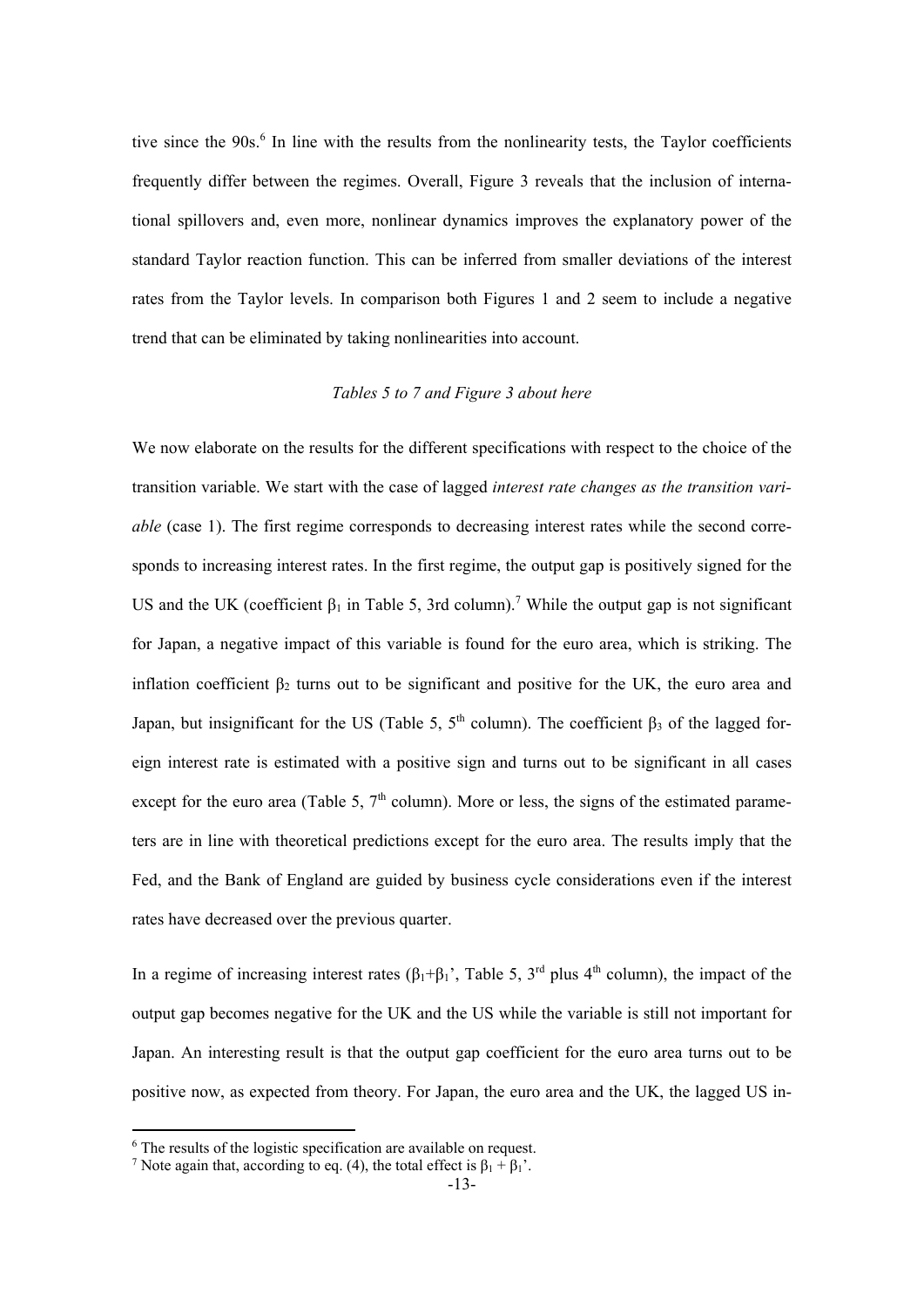terest rate becomes increasingly significant  $(\beta_3 + \beta_3)$ , Table 5, 7<sup>th</sup> and 8<sup>th</sup> column). In contrast no difference is observed for the US. Overall, these findings show that periods of decreasing interest rates are more influenced by output developments, while the importance of international spillovers increases in periods of rising interest rates.

The result suggests that coordination of monetary policy is closer in periods of rising interest rates. It appears consistent with recent evidence by the IMF in its spillover reports in the context of the envisaged Fed's exit from unconventional monetary policies (IMF, 2013). The pattern that the monetary policy reaction in the euro area is only linked to domestic developments in times of increasing interesting rates might be traced back to the period after the German unification when the Bundesbank raised interest rates to fight inflationary pressure as a result of accelerating capacity rates. As outlined above, the Bundesbank was a leading example for monetary policy guided by price stability within the sample until 1999.

Turning to the *oil prices as the transition variable* (case 2), we now distinguish between decreasing and increasing oil prices (Table 6). In case of decreasing oil prices, the inflation coefficient turns out to be significant for all economies ( $\beta_2$ , Table 6,  $5<sup>th</sup>$  column). Inflation becomes less important for the US and more important for Japan in case of positive oil price changes  $(\beta_2 + \beta_2)$ , Table 6, 5<sup>th</sup> plus 6<sup>th</sup> column). For the euro area the inflation impact stays positive. As before, the importance of foreign interest rates increases in periods of rising oil prices for the US, Japan and the euro area  $(\beta_3 + \beta_3)$ , Table 6, 7<sup>th</sup> and 8<sup>th</sup> column). The impact of the foreign interest rate for the UK is the same in both regimes.

Finally, we turn to case 3 in which the *lagged (home versus foreign) interest rate differential* is chosen as the *transition variable* (Table 7). Since we rely on an *exponential* function, the *first* regime corresponds to a *small* interest rate differential relative to the US while the *second* corresponds to a *large* interest rate differential. For the UK, the coefficients for the output gap and inflation are well signed for a small interest rate differential ( $\beta_1$  and  $\beta_2$ , Table 7, 3<sup>rd</sup> and 5th col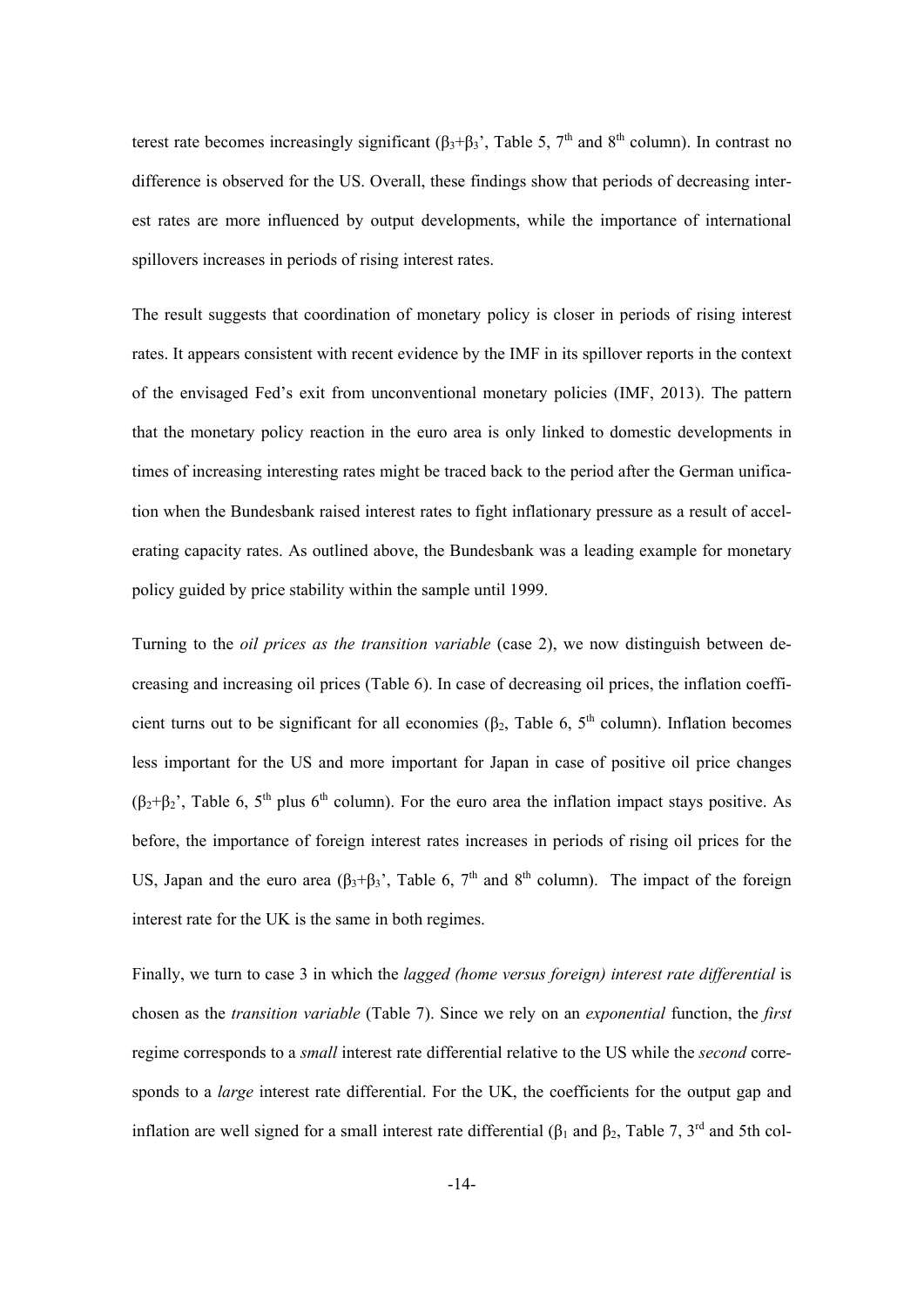umn). However, large interest rate differentials are associated with wrongly signed coefficients  $(\beta_1+\beta_1)$  and  $(\beta_2+\beta_2)$ , Table 7, 4<sup>th</sup> and 6<sup>th</sup> column). A similar pattern can be observed for the inflation coefficient of Japan. However, the output gap coefficient of Japan is correctly signed for a large interest rate differential  $(\beta_1 + \beta_1)$ , Table 7, columns 3 and 4), it is wrongly signed for a small interest rate differential (β<sub>1</sub>, Table 7, 3rd column). In addition, international interest rate spillovers appear to be stronger for a large interest rate differential in case of Japan  $(\beta_3 + \beta_3)$ , Table 7,  $7<sup>th</sup>$  and  $8<sup>th</sup>$  column). The picture for the euro area is different (Table 7, 4<sup>th</sup> row): a negative coefficient for the output gap and an insignificant inflation coefficient are observed in case of small interest rate differentials ( $\beta_1$  and  $\beta_2$ ). Large interest rate differentials lead to a positive inflation coefficient ( $\beta_2 + \beta_2$ ') while the importance of the US interest rate decreases ( $\beta_3 + \beta_3$ '). In general, US monetary policy shows less evidence of regime switches (Table 7,  $2<sup>nd</sup>$  row). The only coefficient which changes is the impact of the output gap when large interest rate differentials are considered.

#### **6 Conclusion**

This study has allowed for *international spillovers* and various *nonlinear adjustment* patterns when analyzing monetary policy decisions against the background of the Taylor rule. Both effects are well-suited to capture actual central bank behavior. Our approach fits the data reasonably well and reduces deviations compared to standard Taylor reaction functions. We identify several cases where Taylor rule coefficients change their sign between the regimes, suggesting that nonlinear dynamics are important. It is also worthwhile mentioning that the magnitude of spillover effects is always positive and frequently larger compared to the output gap and inflation as traditional determinants.

From a general point of view, our findings suggest that nonlinear patterns in central bank behavior can be due to several aspects. On the one hand, coefficients of the Taylor rule are different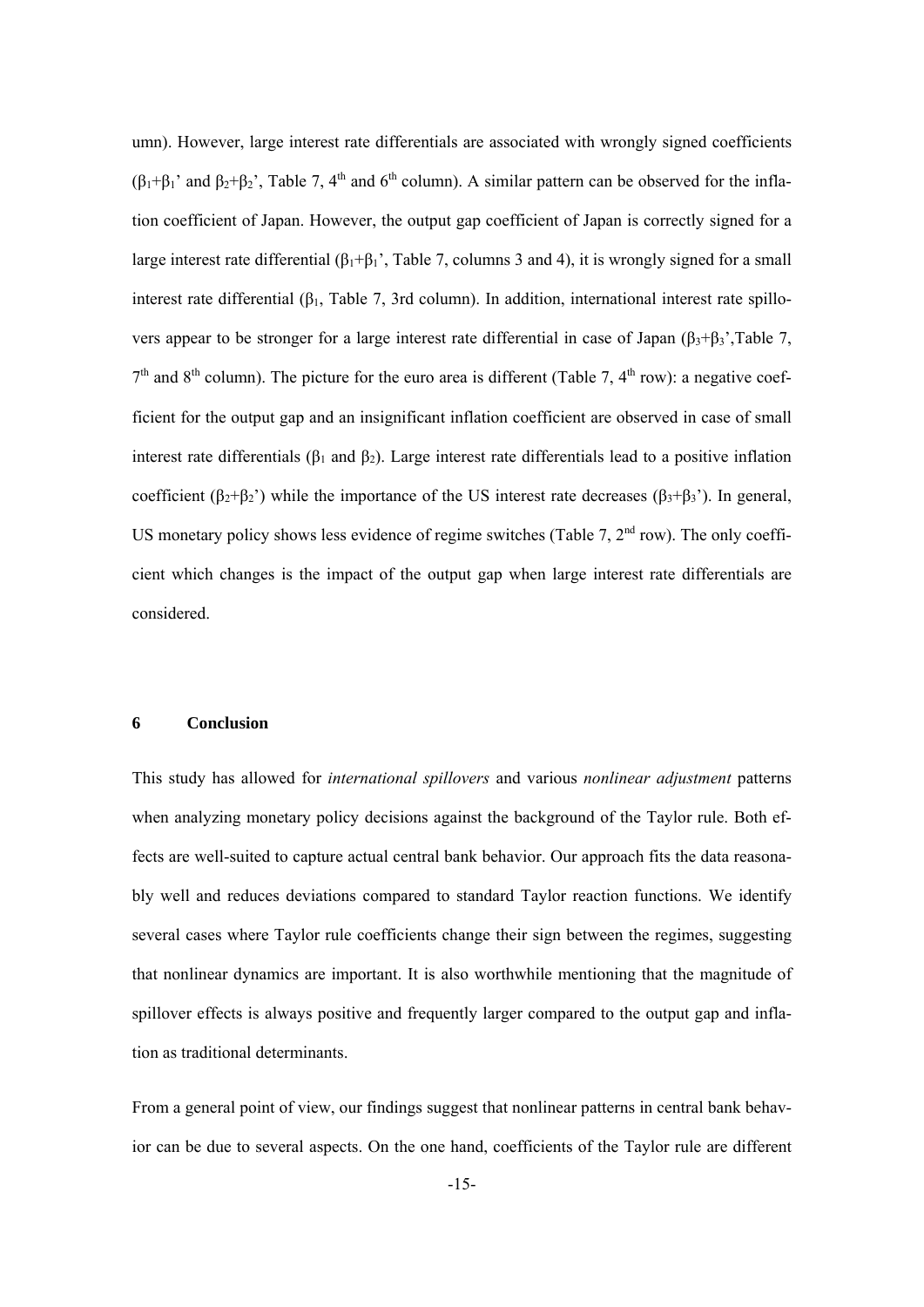for expansionary and contractionary periods. In general, lagged changes of US interest rates are even more significant in times of increasing domestic interest rates. Hence, expansionary monetary policy decisions by the other central bank under observation have been more frequently related to changes in the US monetary policy stance. International spillovers resulting from interest rate differentials and different oil price pattern also introduce fluctuations in the Taylor reaction function coefficients. In contrast, the output gap turns out to be a less important determinant to model nonlinear dynamics.

Overall, we confirm the main argument of Taylor (2013) that international coordination has become a more important aspect of monetary policy. Our results show that the Taylor rule framework turns out to be useful for the assessment of monetary policy even after the millennium once nonlinear dynamics and international spillovers are included. Future research beyond this framework should for example be able to shed some light on the issue of policy coordination in a zero interest rate environment.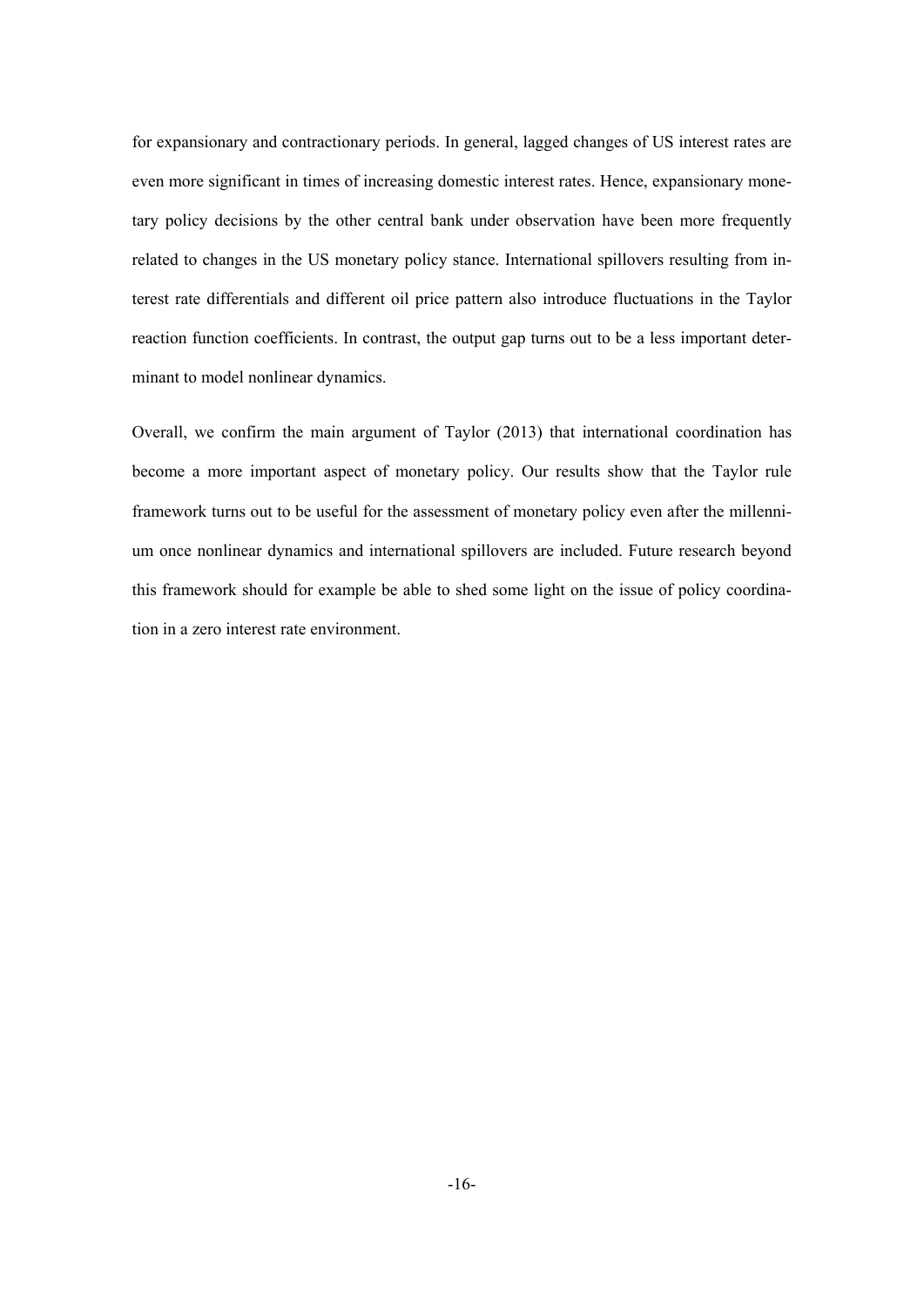#### **References**

Alcidi C, Alessandro F, Fracasso A (2009): Policy regime changes, judgment and Taylor rules in the Greenspan era, *Economica*, 78(309), 89-107.

Baillie RT, Kilic R (2006): Do asymmetric and nonlinear adjustments explain the forward premium anomaly? *Journal of International Money and Finance,* 25(1), 22-47.

Belke A, Gros D (2005): Asymmetries in Trans-atlantic monetary policy making: Does the ECB follow the Fed? *Journal of Common Market Studies,* 43, 921-946.

Belke A, Cui Y (2010): US-Euro area monetary policy interdependence – New evidence from Taylor rule based VECMs, *The World Economy*, 33/5, 778-797.

Belke, A, Gros D (2014): A simple model of an oil based global savings glut – The "China factor" and the OPEC cartel, *International Economics and Economic Policy*, 11/3, 413-430.

Bernanke B (2005): The global saving glut and the US current account, Remarks at the Sandridge Lecture, Virginia Association of Economics, Richmond, Virginia, March 10.

Bernanke B (2007): *Global imbalances: recent developments and prospects*, Bundesbank Lecture, Berlin.

Bruno V, Shin HS (2012): Capital flows and the risk-taking channel of monetary policy, Paper presented at the 11th BIS Annual Conference, Basle.

Caballero R, Farhi E, Gourinchas P (2008): An equilibrium model of global imbalances and low interest rates, *American Economic Review,* 58, 358-93.

Clarida R, Galí J, Gertler M (2000): Monetary policy rules and macroeconomic stability: Evidence and some theory, *Quarterly Journal of Economics*, 115, 147-180.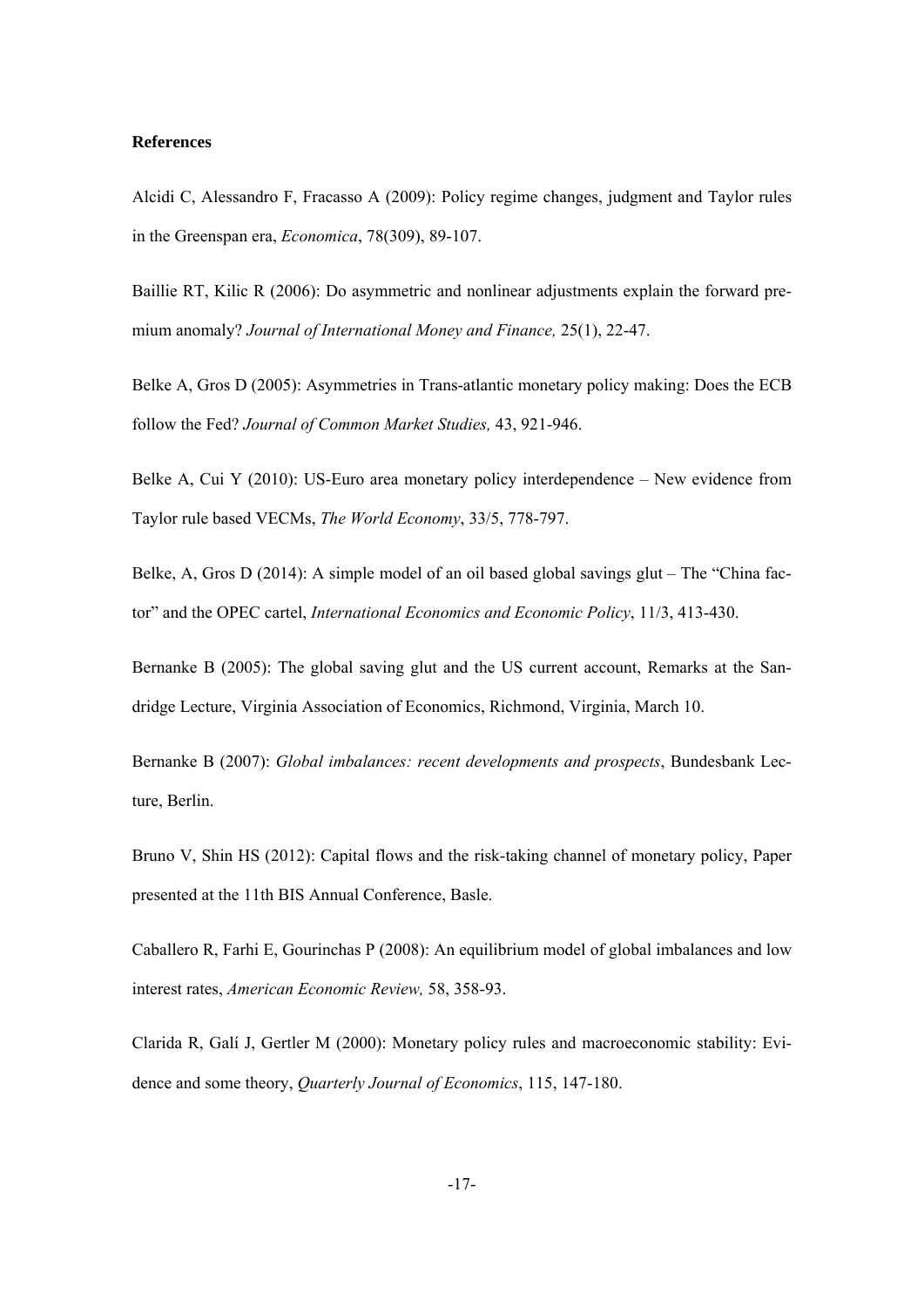Clarida R (2012): What has and has not been learned about monetary policy in a low-inflation environment? A review of the 2000s, *Journal of Money, Credit and Banking*, 44, 123-140.

Dijk D van, T. Teräsvirta T, PH Franses PH (2002): Smooth transition autoregressive models - A survey of recent developments. *Econometric Reviews*, 21(1), 1-47.

Franses, PH, van Dijk, D (2000): Nonlinear time series models in empirical finance. Cambridge: Cambridge University Press.

Gerlach S, Lewis J (2010): The zero lower bound, ECB interest rate policy and the financial crisis, CEPR Discussion Papers 7933.

Gray C (2012): Responding to a monetary superpower: Investigating the behavioral spillovers of US monetary policy, Atlantic Economic Journal, DOI 10.1007/s11293-012-9352-0.

Hofmann B, Bogdanova B (2012): Taylor rules and monetary policy: A global great deviation? BIS Quarterly Review, September.

International Monetary Fund (2013): IMF multilateral issues report - spillover report, Washington/DC, August.

Judd JP, Rudebusch GD (1998): Taylor rules and the fed: 1970–1997, Federal Reserve Board San Francisco, Economic Review 3, 3-16.

Kahn GA (2010): Taylor rule deviations and financial imbalances, Economic Review, Federal Reserve Bank of Kansas City, 63-99.

Kim S (2000): International transmission of US monetary policy shocks: evidence from VARs, Journal of Monetary Economics, 48, 339-372.

Luukkonen, R, Saikkonen P, Teräsvirta, T (1988): Testing linearity against smooth transition autoregressive models, *Biometrika,* 75(3), 491-499.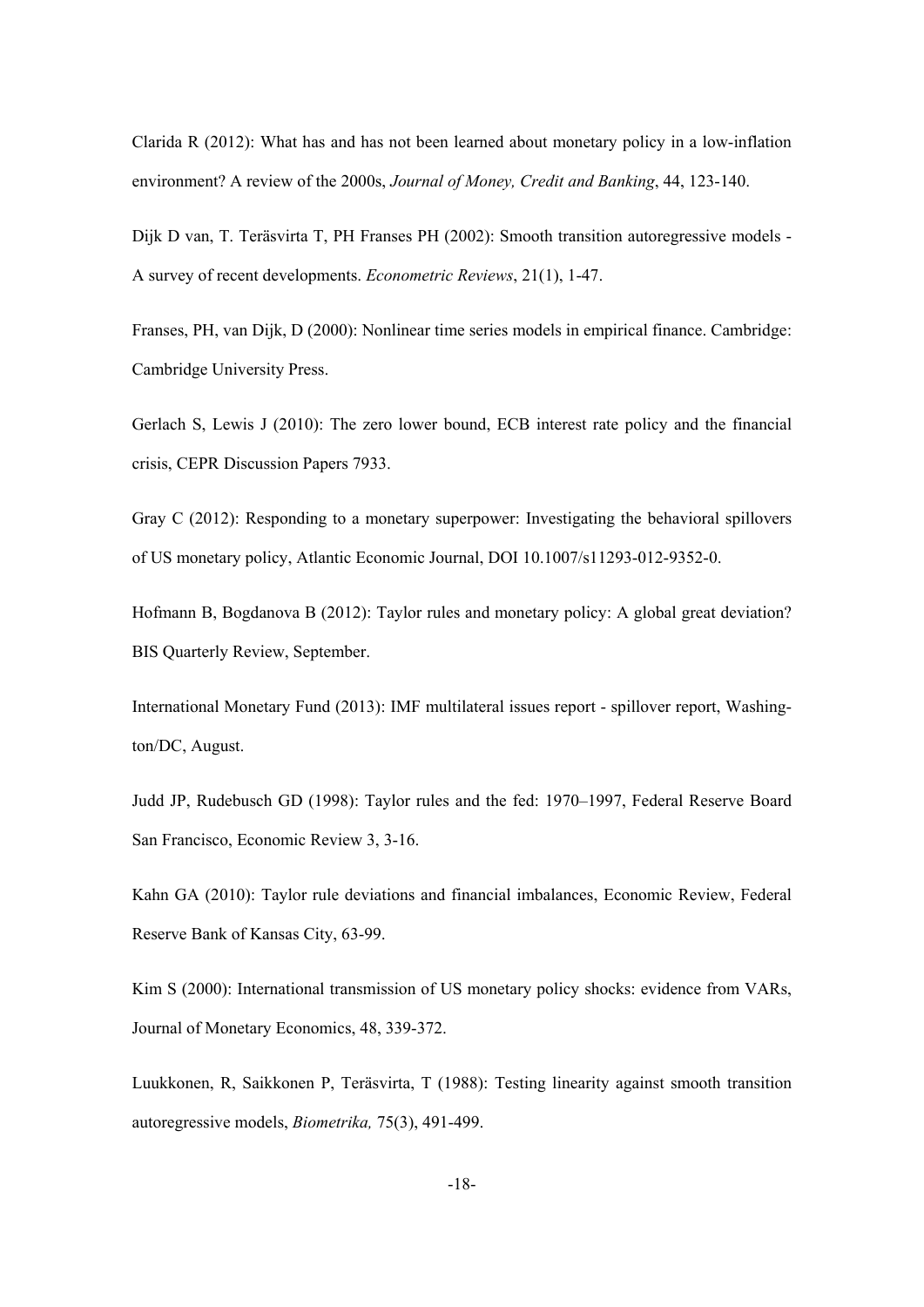Orphanides A (2001): Monetary policy rules based on real-time data, American Economic Review 91, 964-985.

Orphanides A (2003): Historical monetary policy analysis and the Taylor rule, Journal of Monetary Economics, 50, 983-1022.

Taylor JB (1993): Discretion versus policy rules in practice, Carnegie Rochester Conference Series in Public Policy, 39, 195-214.

Taylor JB (1998): A historical analysis of monetary policy rules, in: Taylor JB (ed): Monetary policy rules, University of Chicago Press, 319-348.

Taylor JB (2013): International monetary coordination and the great deviation, Paper prepared for the Session on International Policy Coordination, American Economic Association Annual Meetings, San Diego, California, January.

Teräsvirta, T (1994): Specification, estimation and evaluation of smooth transition autoregressive models. *Journal of the American Statistical Association*, 89(425), 208-218.

Teräsvirta, T (1998): Modelling economic relationships with smooth transition regressions. Giles, DEA, Ullah, A (eds), *Handbook of Applied Economic Statistics.* New York: Marcel Dekker, 507-552.

Timberlake, RH (1993): *Monetary policy in the United States – An intellectual and institutional history*, The University of Chicago Press.

von Hagen, J, Fratianni, M (1990): German dominance in the European Monetary System: Evidence from Interest Rates. *Journal of International Money and Finance,* 9, 358-375.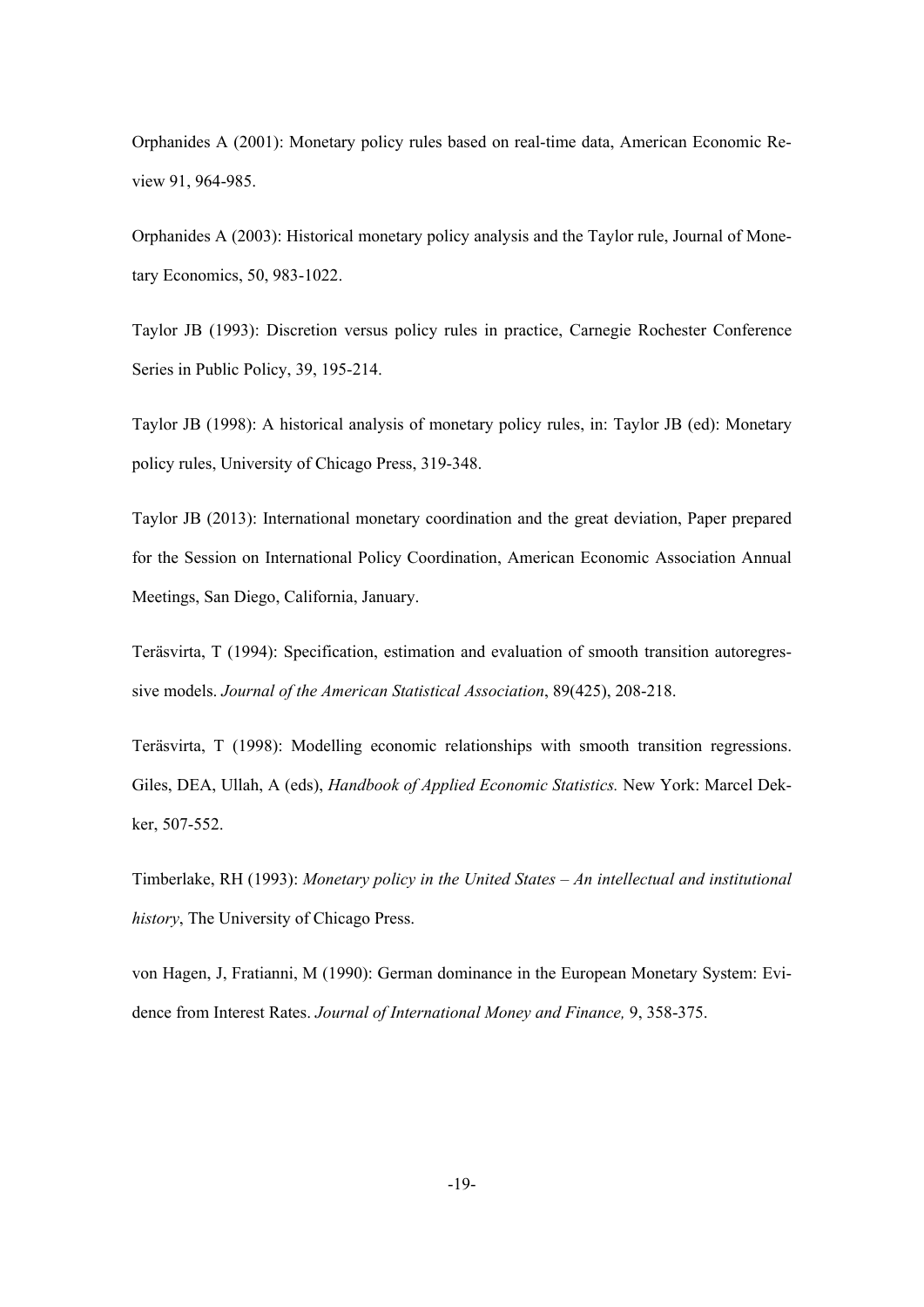# **Table 1 :Linear Estimations**

|           | Constant   | Gap          | <i>INFG</i> | $\Delta I_{t-1}$ | $\Delta I_{t-2}$ |
|-----------|------------|--------------|-------------|------------------|------------------|
|           | $3.983***$ | 0.087        | $1.323***$  | $-0.309$         | $-0.346$         |
| <b>US</b> | [10.979]   | [0.460]      | [5.901]     | $[-0.851]$       | $[-0.794]$       |
|           | $5.824***$ | 0.063        | $1.206***$  | 0.220            | 0.119            |
| UK        | [27.830]   | [0.365]      | $10.229$ ]  | [0.805]          | [0.496]          |
|           | $4.767***$ | 0.080        | $1.761***$  | $-0.561$         | $-0.388$         |
| Japan     | [14.912]   | [0.774]      | [12.297]    | $[-1.208]$       | $[-0.838]$       |
|           | 2.601      | $-0.043$     | 0.807       | 0.5780           | 0.5567           |
| Euro area | [6.745]    | $[-0.29854]$ | 2.549]      | [0.863]          | [0.876]          |

*Note:* \* Statistical significance at the 10% level, \*\* at the 5% level, \*\*\* at the 1% level. T-values are given in parentheses.

| Table 2: Linear Estimations including foreign interest rate |
|-------------------------------------------------------------|
|-------------------------------------------------------------|

|           | Constant   | Gap     | <i>INFG</i> | $\Delta I_{t-1}$ | $\Delta I_{t-2}$ | $if_{t-1}$ |
|-----------|------------|---------|-------------|------------------|------------------|------------|
|           | $4.455***$ | 0.153   | $1.395***$  | $-0.233$         | $-0.315$         | $0.323***$ |
| <b>US</b> | [13.026]   | [0.798] | [6.330]     | $[-0.0756]$      | $[-0.816]$       | [3.107]    |
|           | $3.666***$ | 0.158   | $0.751***$  | $-0.014$         | $-0.134$         | $0.467***$ |
| UK        | [7.009]    | [1.065] | [7.935]     | $[-0.056]$       | $[-0.627]$       | [4.641]    |
|           | $1.227*$   | 0.175   | $1.124***$  | $-0.978**$       | $-0.818$         | $0.476***$ |
| Japan     | [1.792]    | [2.293] | [5.987]     | $[-2.529]$       | $[-2.148]$       | [10.979]   |
|           | $2.373***$ | 0.019   | $0.6634*$   | 0.5635           | $-0.3954$        | $0.368***$ |
| Germany   | [4,675]    | [0.197] | [3.083]     | [1.429]          | $[-0.998]$       | [3.931]    |

*Note:* \* Statistical significance at the 10% level, \*\* at the 5% level, \*\*\* at the 1% level. T-values are given in parentheses.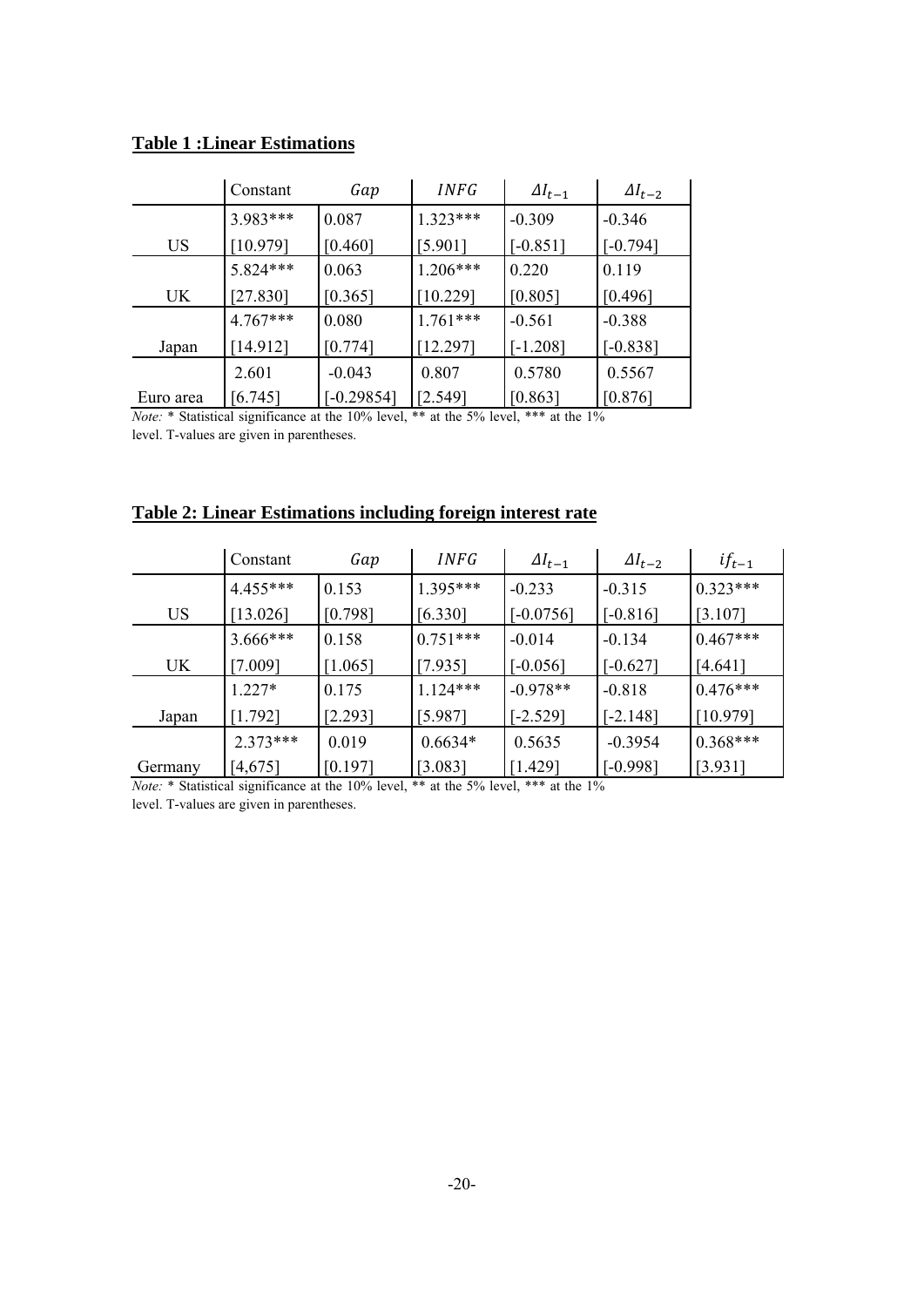|             | $\overline{UK}$ | US.           | Japan         | Germany/Eurozone |
|-------------|-----------------|---------------|---------------|------------------|
| $di(t-1)$   | $(0.000)$ **    | $(0.000)$ *** | $(0.002)$ *** | $(0.000)$ ***    |
| $di(t-2)$   | $(0.003)$ ***   | $(0.000)$ *** | $(0.000)$ *** | $(0.046)$ ***    |
| $gap(t-1)$  | $(0.031)$ **    | $(0.000)$ *** | $(0.028)$ **  | $(0.000)$ ***    |
| $gap(t-2)$  | $(0.009)$ ***   | $(0.004)$ **  | $(0.084)$ *   | $(0.000)$ ***    |
| $doil(t-1)$ | (0.517)         | $(0.001)$ **  | $(0.008)$ *** | $(0.086)$ *      |
| $doil(t-2)$ | (0.192)         | $(0.014)$ **  | $(0.015)$ **  | $(0.288)$ ***    |
| $id(t-1)$   | (0.541)         | $(0.000)$ *** | $(0.076)$ *   | $(0.002)$ ***    |
| $id(t-2)$   | (0.693)         | $(0.000)$ *** | (0.168)       | $(0.009)$ ***    |

**Table 3: Teräsvirta test for nonlinearity excluding foreign interest rates** 

*Note:* The table displays the p-Values of the LM test for nonlinearity as described in Section 3.3 for the lagged changes in interest rates, the lagged output gap, the lagged change in oil prices and the lagged interest rate dif‐ ferential. The test is distributed as  $\chi^2$  with three degrees of freedom. For details, see Teräsvirta (1998). \*/\*\*/\*\*\* implies rejection of the null hypothesis at the 10/5/1% significance level

|                    | UK.           | US.           | Japan         | Germany/Eurozone |
|--------------------|---------------|---------------|---------------|------------------|
| $di(t-1)$          | $(0.034)$ **  | $(0.000)$ *** | $(0.001)$ *** | $(0.007)$ ***    |
| $di(t-2)$          | $(0.000)$ *** | $(0.000)$ *** | $(0.001)$ *** | $(0.001)$ ***    |
| $gap(t-1)$         | (0.508)       | $(0.000)$ *** | $(0.061)$ *   | (0.386)          |
| $gap(t-2)$         | (0.678)       | $(0.000)$ *** | $(0.031)$ *** | $(0.087)$ *      |
| $doil(t-1)$        | $(0.007)$ *** | $(0.014)$ **  | $(0.076)^*$   | $(0.000)$ ***    |
| $\text{doil}(t-2)$ | $(0.000)$ *** | $(0.009)$ *** | $(0.025)$ **  | $(0.000)$ ***    |
| $id(t-1)$          | $(0.000)$ *** | $(0.000)$ *** | $(0.000)$ *** | $(0.000)$ ***    |
| $id(t-2)$          | $(0.000)$ *** | $(0.000)$ *** | $(0.000)$ *** | $(0.000)$ ***    |

| Table 4: Teräsvirta test for nonlinearity including foreign interest rates |  |  |
|----------------------------------------------------------------------------|--|--|
|                                                                            |  |  |

*Note:* The table displays the p-Values of the LM test for nonlinearity as described in Section 3.3 for the lagged changes in interest rates, the lagged output gap, the lagged change in oil prices and the lagged interest rate dif‐ ferential. The test is distributed as  $\chi^2$  with three degrees of freedom. For details, see Teräsvirta (1998). \*/\*\*/\*\*\* implies rejection of the null hypothesis at the 10/5/1% significance level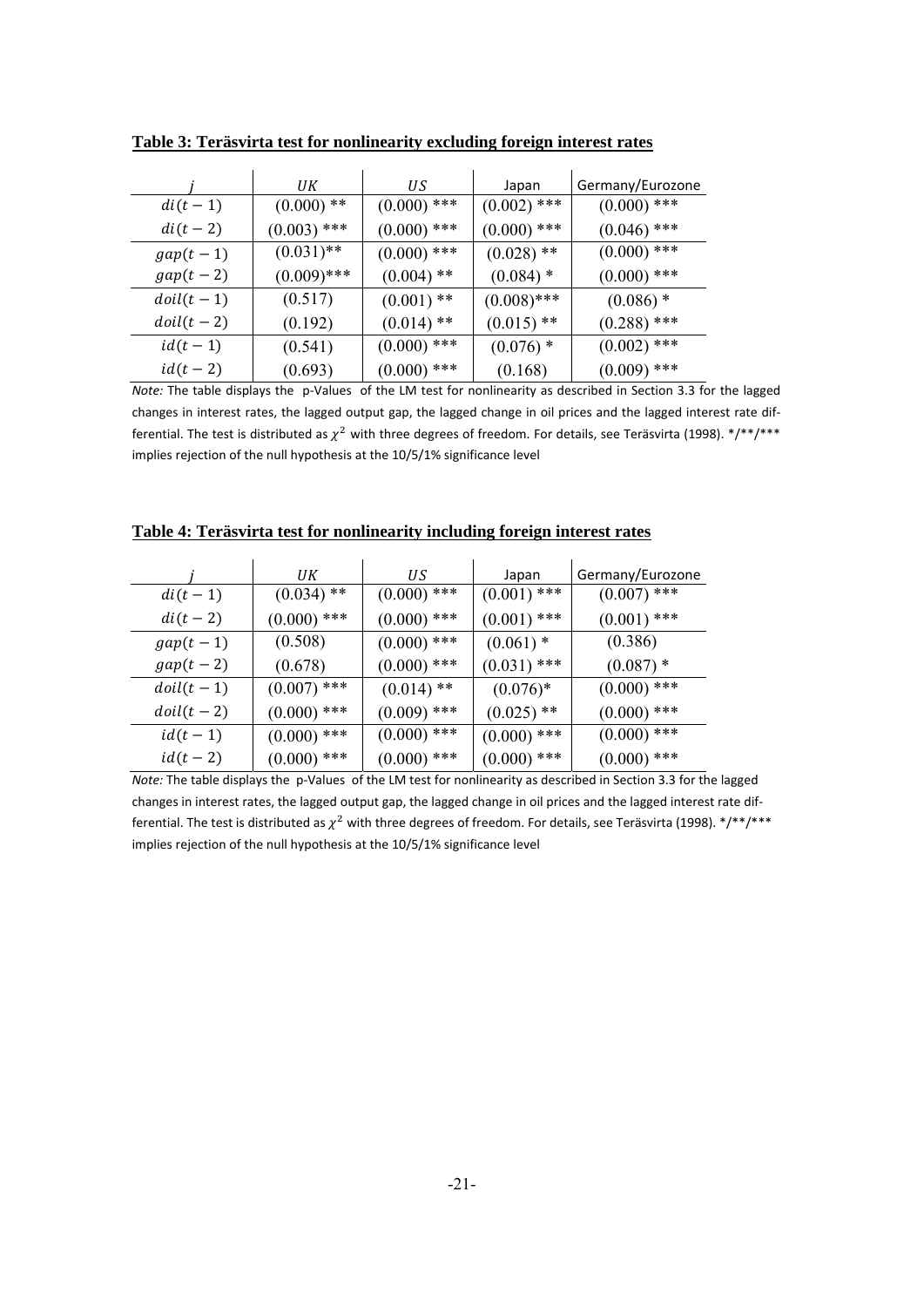| Country   | $a_0$      | $a_1$       | $\beta_1$  | $\beta_1$  | $\beta_2$  | $\beta_2$  | $\beta_3$  | $\beta_3$  | $\gamma_1$ |
|-----------|------------|-------------|------------|------------|------------|------------|------------|------------|------------|
| UK        | 3.858 ***  | $-0.261$    | $0.506***$ | $0.577**$  | $1.027***$ | $-0.386$   | $0.257**$  | $0.361**$  | 3.014      |
|           | [5.055]    | $[-0.504]$  | [3.759]    | $[-2.556]$ | [15.336]   | $[-1.552]$ | [2.514]    | [2.478]    | [1.144]    |
| <b>US</b> | 0.372      | 1.237       | $0.411***$ | $0.712**$  | $-0.513$   | $-0.159$   | $0.513***$ | 0.100      | 5.048      |
|           | [0.312]    | [1.176]     | [0.637]    | $[-1.275]$ | [0.994]    | $[-0.540]$ | [2.790]    | [0.835]    | [1.489]    |
| Japan     | 2.885***   | $-3.167***$ | 0.046      | 0.146      | $1.326***$ | $-0.352$   | $0.330***$ | $0.292***$ | 46.656*    |
|           | [5.665]    | $[-4.127]$  | [0.485]    | [1.466]    | [7.789]    | $[-1.080]$ | [6.945]    | [3.617]    | [1.671]    |
| Eurozone  | $3.431***$ | $-3.448***$ | $-0.181**$ | $0.373***$ | $0.633***$ | $0.398*$   | 0.024      | $0.915***$ | $1.490***$ |
|           | [4.546]    | $[-5.468]$  | $[-2.154]$ | [6.188]    | [5.070]    | [1.947]    | [0.419]    | [9.014]    | [2.935]    |

**Table 5: Nonlinear estimates based on lagged interest rate changes as transition variable** 

*Note:* \* Statistical significance at the 10% level, \*\* at the 5% level, \*\*\* at the 1% level. The coefficients are estimated by nonlinear least squares. T-values are given in parentheses. Logistic specification of the transition function. Coefficients refer to eq. (4).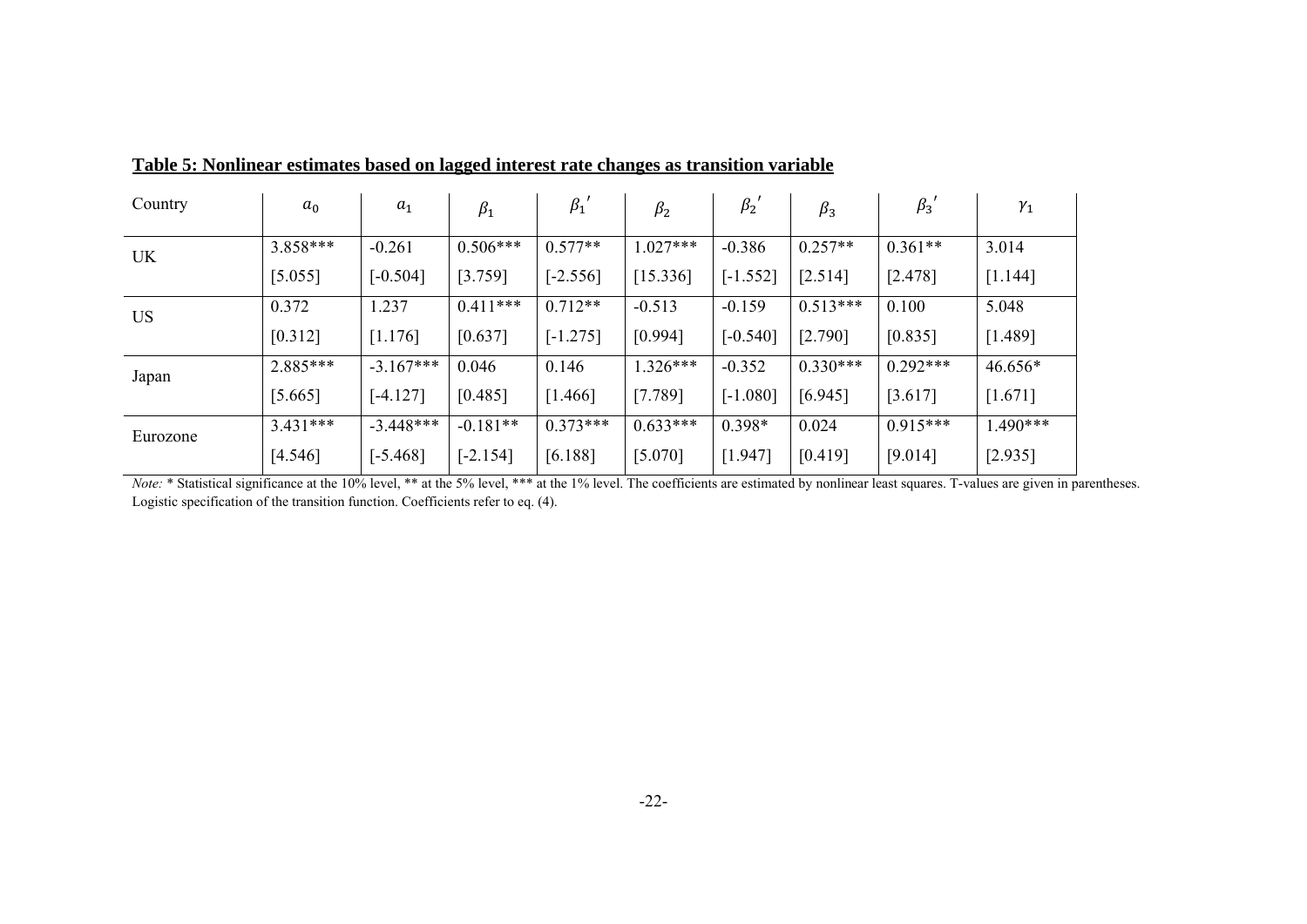| Country   | $a_0$      | $a_1$       | $\beta_1$  | $\beta_1$  | $\beta_2$   | $\beta_2$ ' | $\beta_3$   | $\beta_3$  | $\gamma_1$ |
|-----------|------------|-------------|------------|------------|-------------|-------------|-------------|------------|------------|
| <b>UK</b> | 4.392***   | $-1.079$    | 0.959      | $-1.592$   | $0.746***$  | 0.117       | $0.394**$   | 0.060      | 2.574      |
|           | [4.008]    | $[-0.561]$  | [1.483]    | $[-1.202]$ | [9.264]     | [0.565]     | [2.449]     | [0.210]    | [0.953]    |
| <b>US</b> | 1.954***   | $-0.571$    | 0.332      | $-0.621*$  | $1.022**$   | $0.675**$   | $0.385***$  | $0.106*$   | 74.012     |
|           | [2.473]    | $[-1.087]$  | [0.824]    | [1.966]    | [3.547]     | $[-4.245]$  | [3.107]     | [1.529]    | [0.779]    |
| Japan     | $2.026***$ | $-0.708$    | 0.0514     | 0.138      | $1.0285***$ | $0.337*$    | $0.3705***$ | $0.146**$  | 19.848     |
|           | [3.924]    | $[-1.381]$  | [0.403]    | [0.832]    | [6.782]     | [1.750]     | [7.006]     | [2.387]    | [0.737]    |
| Eurozone  | $3.528***$ | $-1.900***$ | $0.146***$ | $-0.167$   | $0.724***$  | $-0.164$    | 0.177       | $0.330***$ | 20.561     |
|           | [3.716]    | $[-5.173]$  | [2.680]    | $[-1.450]$ | [4.502]     | $[-0.808]$  | [1.645]     | [5.076]    | [1.279]    |

**Table 6: Nonlinear estimates based on change of the oil price as transition variable** 

*Note:* \* Statistical significance at the 10% level, \*\*\* at the 5% level, \*\*\* at the 1% level. The coefficients are estimated by nonlinear least squares. T-values are given in parentheses. Logistic specification of the transition function. Coefficients refer to eq. (4).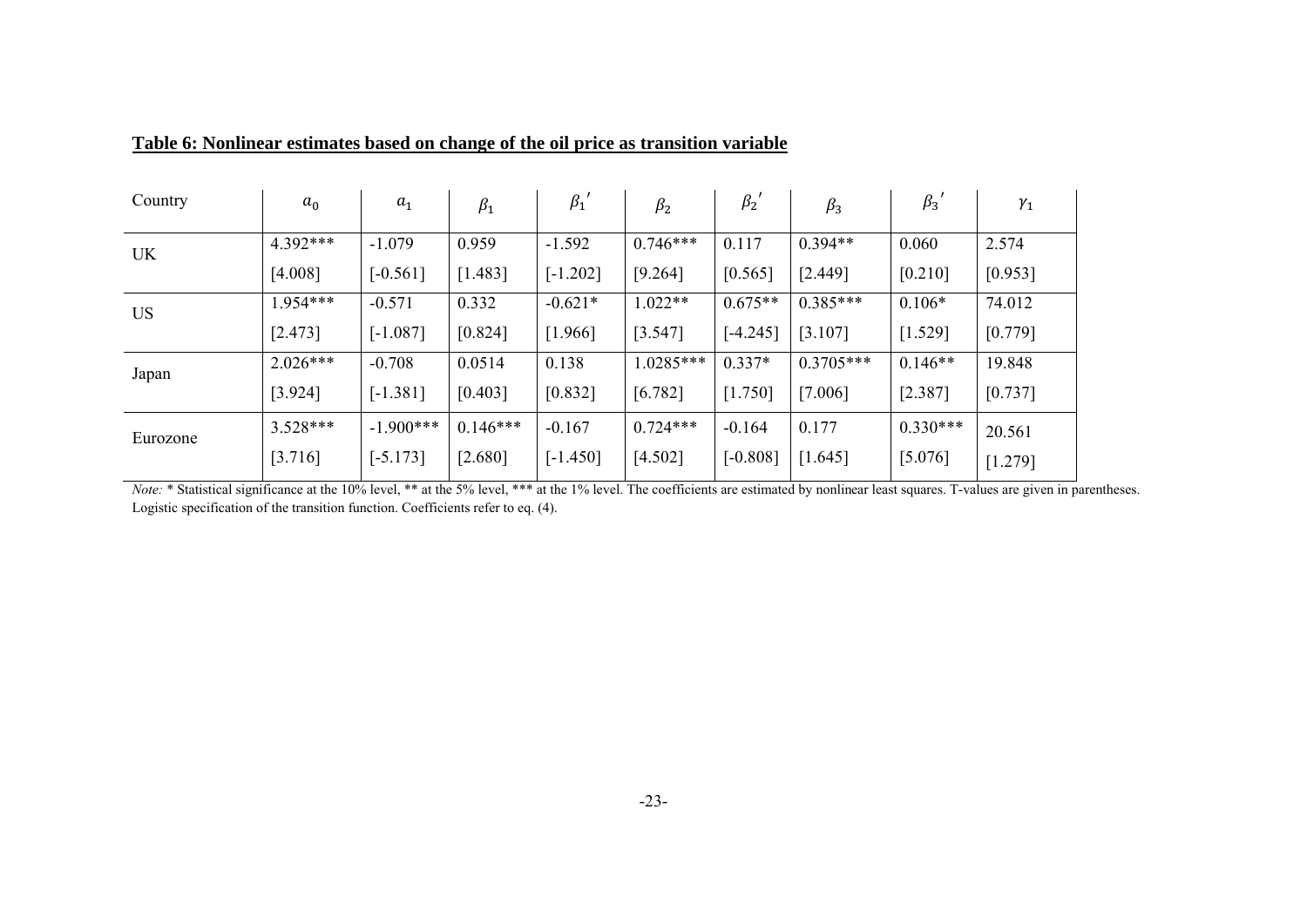| Country   | $a_0$       | $a_1$       | $\beta_1$   | $\beta_1$  | $\beta_2$  | $\beta_2$   | $\beta_3$  | $\beta_3$   | $\gamma_1$ |
|-----------|-------------|-------------|-------------|------------|------------|-------------|------------|-------------|------------|
| UK        | $1.567*$    | $3.557**$   | $0.147**$   | $-0.516**$ | $0.353*$   | $-0.626**$  | $0.743***$ | 0.462       | $0.038***$ |
|           | [1.797]     | [2.700]     | [3.552]     | $[-4.852]$ | [1.753]    | $[-2.055]$  | [5.197]    | [1.588]     | [3.592]    |
| <b>US</b> | $-0.540***$ | $-6.785***$ | $-0.153***$ | $0.844***$ | $0.333**$  | $-0.124$    | $1.012***$ | $-0.028$    | $0.226***$ |
|           | $[-3.411]$  | $[-15.432]$ | $[-3.707]$  | [8.912]    | [2.254]    | $[-0.667]$  | [32.698]   | $[-0.482]$  | [14.382]   |
| Japan     | $0.869***$  | $-9.118***$ | $-0.221**$  | $0.405***$ | $0.561***$ | $-0.758***$ | $0.815***$ | $0.261*$    | $0.001***$ |
|           | [2.240]     | $[-5.719]$  | $[-4.008]$  | [3.497]    | [5.447]    | $[-3.326]$  | [13.337]   | [1.972]     | [5.370]    |
| Eurozone  | $-0.307$    | $3.207***$  | $-0.170***$ | 0.199      | $-0.088$   | $1.326***$  | $1.068***$ | $-0.860***$ | 0.994      |
|           | $[-0.752]$  | [2.380]     | $[-4.306]$  | [1.426]    | $[-0.539]$ | [4.251]     | [13.334]   | $[-5.118]$  | [6.778]    |

**Table 7: Nonlinear estimates based on the lagged interest rate differential as transition variable** 

*Note:* \* Statistical significance at the 10% level, \*\* at the 5% level, \*\*\* at the 1% level. The coefficients are estimated by nonlinear least squares. T-values are given in parentheses. Exponential specification of the transition function. Coefficients refer to eq. (4).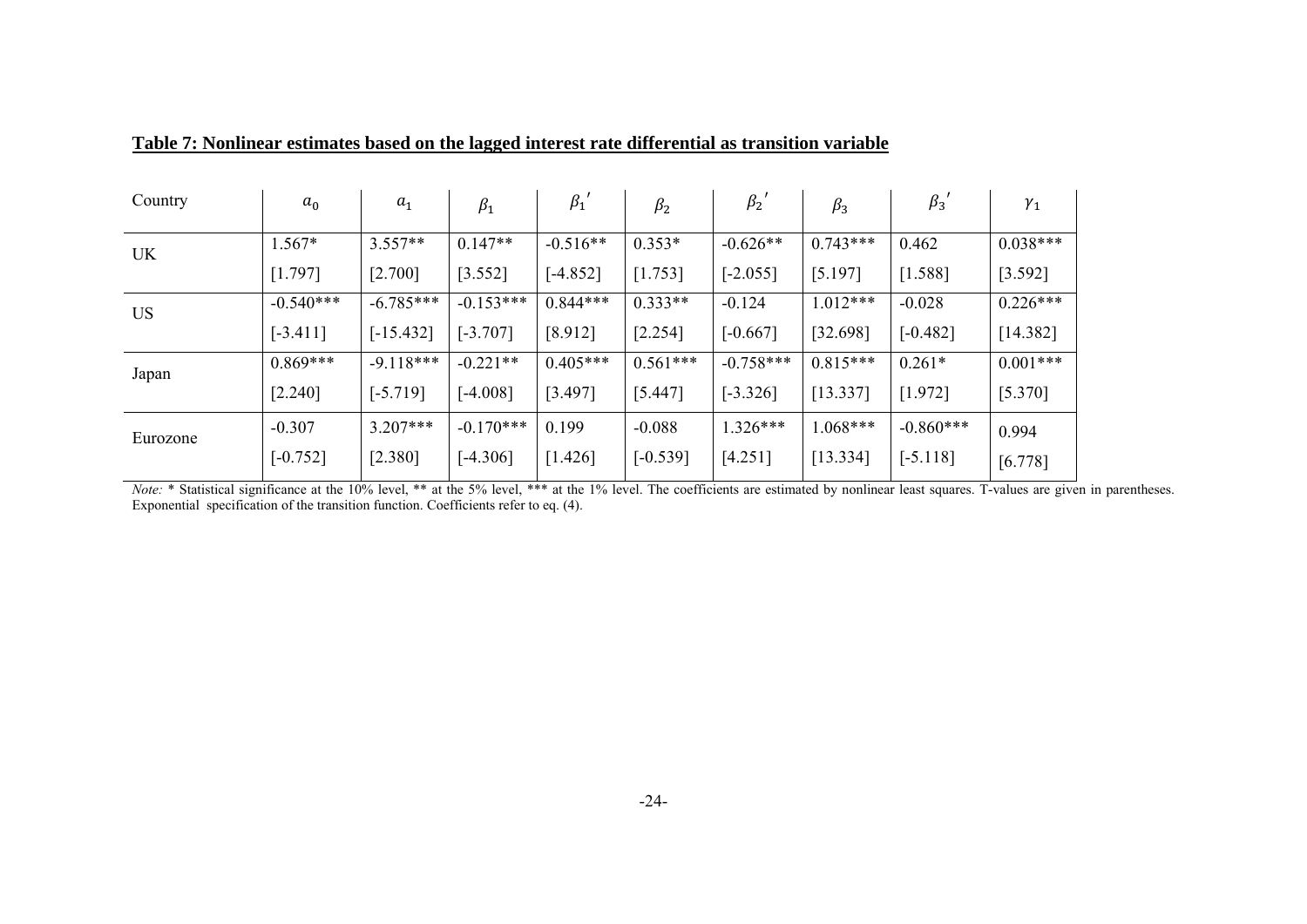



Note: Estimations are based on linear framework as described in Section 3.





Note: Estimations are based on linear framework including foreign interest rate as described in Section 3.